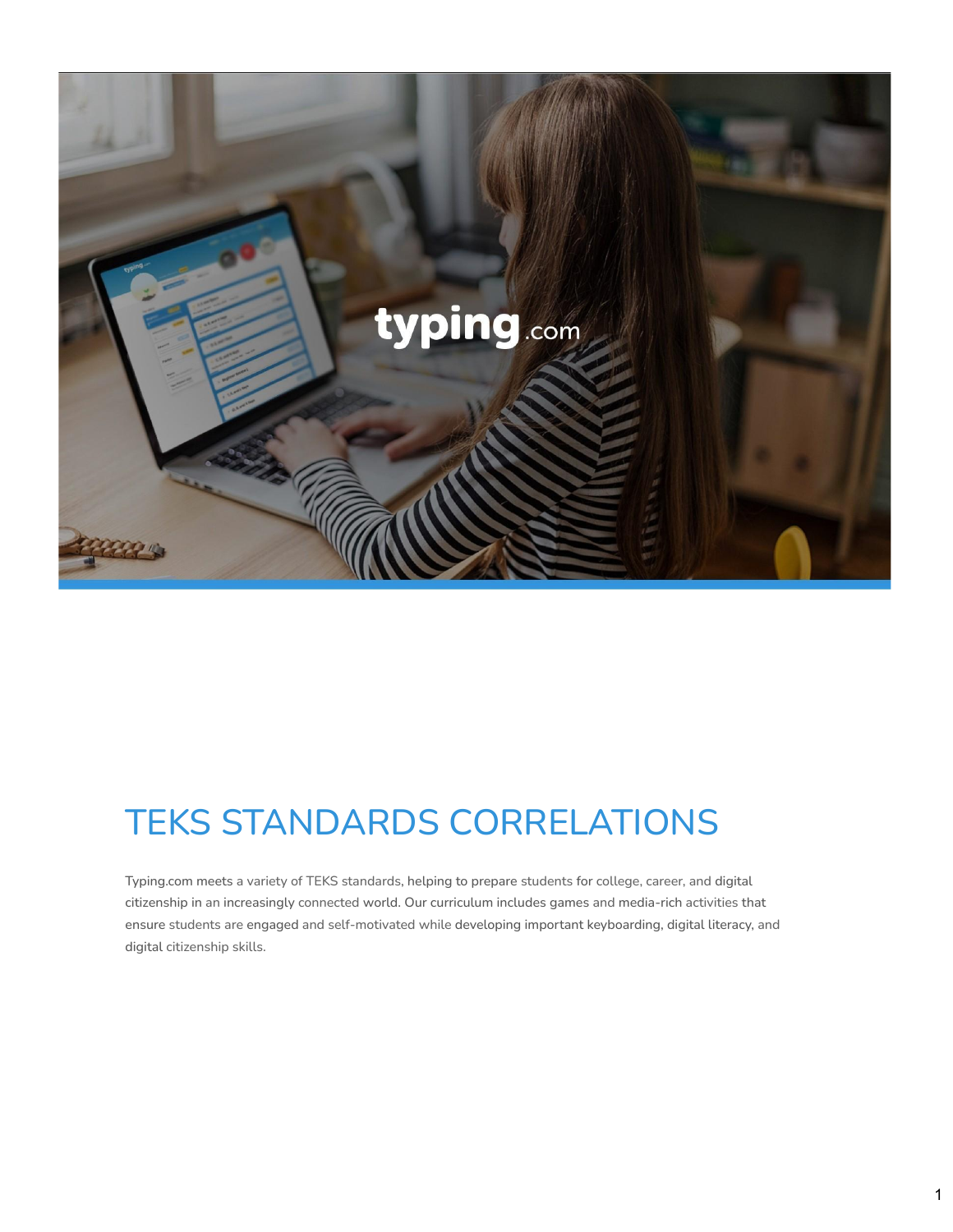### Table of Contents

| Kindergarten     | 3  |
|------------------|----|
| <b>1st Grade</b> | 5  |
| 2nd Grade        | 7  |
| <b>3rd Grade</b> | 8  |
| <b>4th Grade</b> | 10 |
| <b>5th Grade</b> | 13 |
| <b>6th Grade</b> | 15 |
| <b>7th Grade</b> | 17 |
| <b>8th Grade</b> | 19 |
| 9th -12th Grade  | 21 |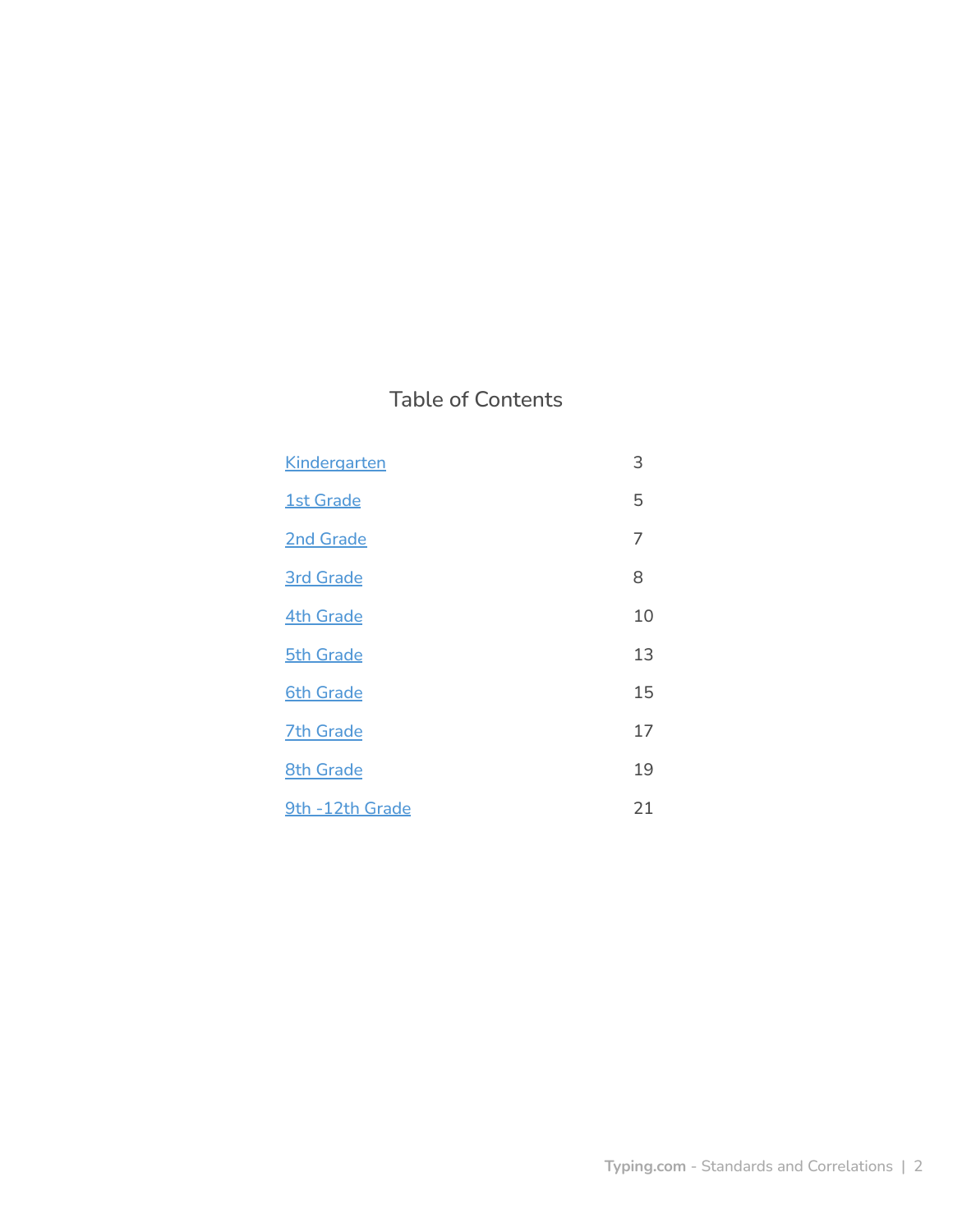<span id="page-2-0"></span>

#### **Pre-keyboarding Skills**

126.6 (b) (6) (A) use appropriate terminology regarding basic hardware, software applications, programs, networking, virtual environments, and emerging technologies

#### **Learn the Keys 1**

110.2 (b) (2) (D) demonstrate print awareness by:

(iii) recognizing that sentences are comprised of words separated by spaces and recognizing word boundaries

(iv) recognizing the difference between a letter and a printed word

(v) identifying all uppercase and lowercase letters

126.6 (b) (6) (E) use proper keyboarding techniques such as ergonomically correct hand and body positions appropriate for Kindergarten-Grade 2 learning

126.6 (b) (6) (F) demonstrate keyboarding techniques for operating the alphabetic, numeric, punctuation, and symbol keys appropriate for Kindergarten-Grade 2 learning

#### **Learn the Keys 2**

110.2 (b) (2) (D) demonstrate print awareness by:

(iii) recognizing that sentences are comprised of words separated by spaces and recognizing word boundaries

(iv) recognizing the difference between a letter and a printed word

(v) identifying all uppercase and lowercase letters

126.6 (b) (6) (E) use proper keyboarding techniques such as ergonomically correct hand and body positions appropriate for Kindergarten-Grade 2 learning

126.6 (b) (6) (F) demonstrate keyboarrding techniques for operating the alphabetic, numeric, punctuation, and symbol keys appropriate for Kindergarten-Grade 2 learning

#### **Word Practice**

110.2 (b) (2) (A) demonstrate phonological awareness by: (i) identifying and producing rhyming words

110.2 (b) (2) (C) demonstrate and apply spelling knowledge by: (iii) spelling high-frequency words from a research-based list

110.2 (b) (3) (B) use illustrations and texts the student is able to read or hear to learn or clarify word meanings

126.6 (b) (6) (E) use proper keyboarding techniques such as ergonomically correct hand and body positions appropriate for Kindergarten-Grade 2 learning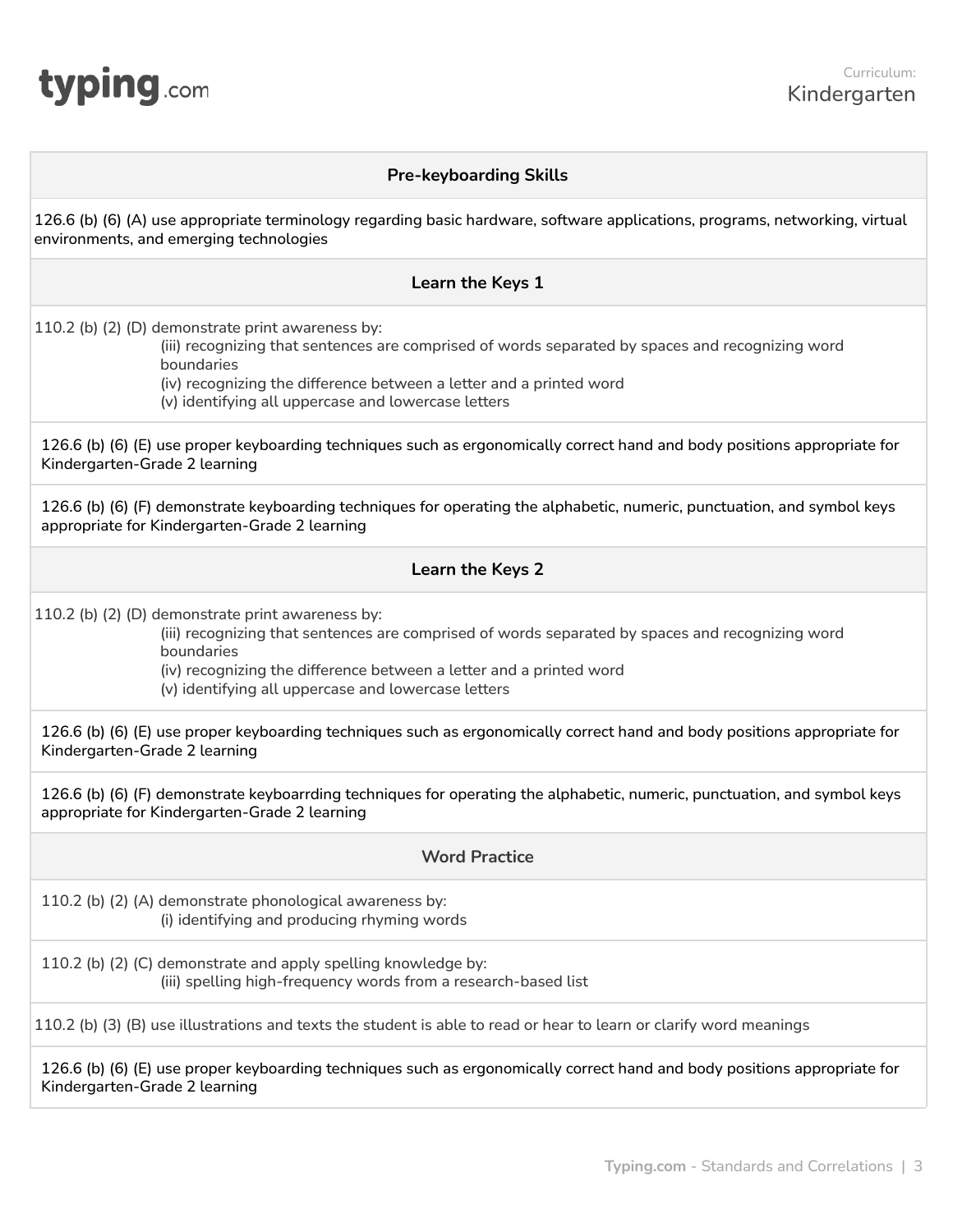126.6 (b) (6) (F) demonstrate keyboarding techniques for operating the alphabetic, numeric, punctuation, and symbol keys appropriate for Kindergarten-Grade 2 learning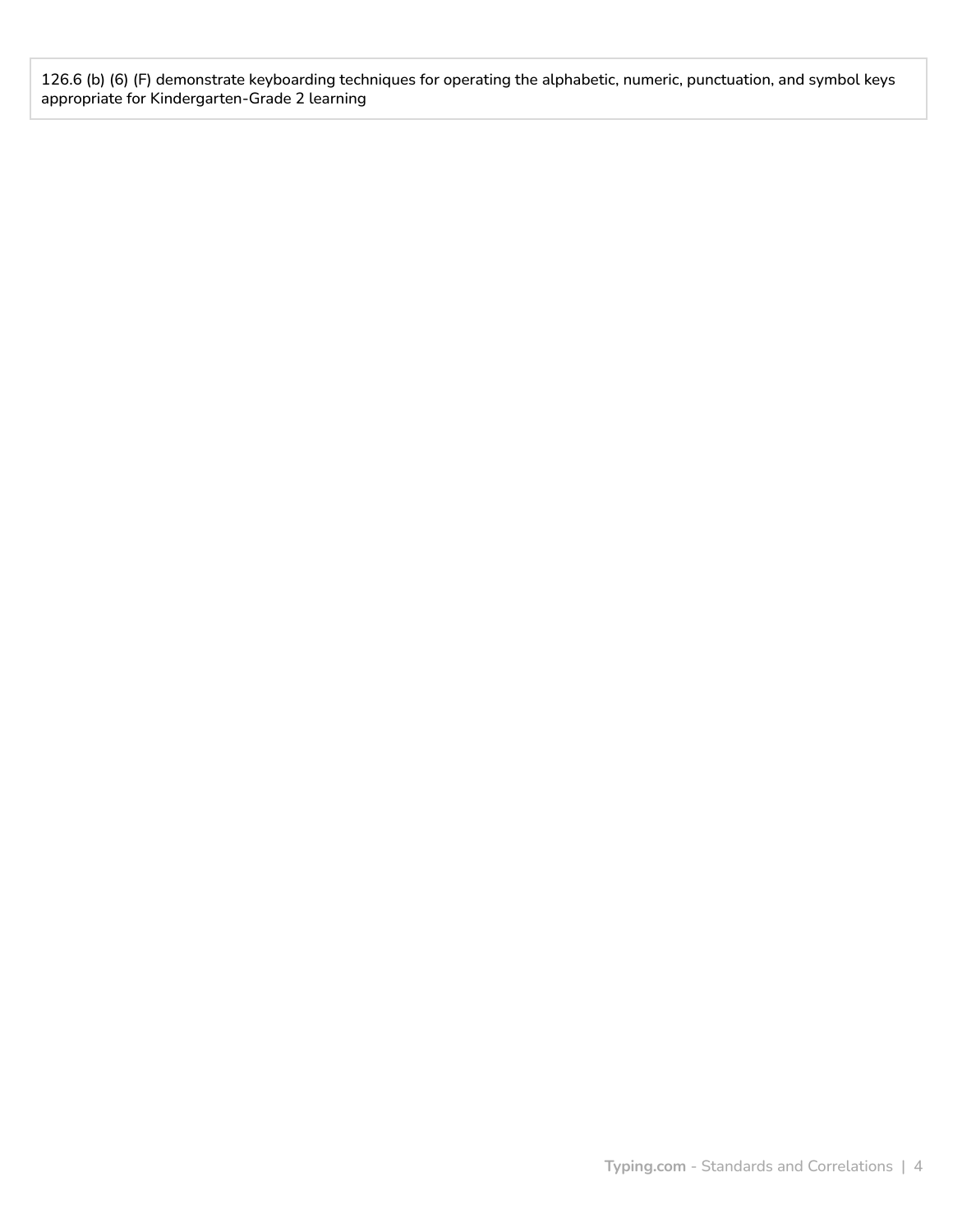<span id="page-4-0"></span>

#### **Pre-Keyboarding**

126.6 (b) (6) (A) use appropriate terminology regarding basic hardware, software applications, programs, networking, virtual environments, and emerging technologies

#### **Learn the Keys**

126.6 (b) (6) (E) use proper keyboarding techniques such as ergonomically correct hand and body positions appropriate for Kindergarten-Grade 2 learning

126.6 (b) (6) (F) demonstrate keyboarding techniques for operating the alphabetic, numeric, punctuation, and symbol keys appropriate for Kindergarten-Grade 2 learning

#### **Punctuation & Numbers**

126.6 (b) (6) (E) use proper keyboarding techniques such as ergonomically correct hand and body positions appropriate for Kindergarten-Grade 2 learning

126.6 (b) (6) (F) demonstrate keyboarding techniques for operating the alphabetic, numeric, punctuation, and symbol keys appropriate for Kindergarten-Grade 2 learning

#### **Cross-Curricular Typing**

110.3 (b) (2) (A) demonstrate phonological awareness by: (i) producing a series of rhyming words

110.3 (b) (2) (B) demonstrate and apply phonetic knowledge by: (vi) identifying and reading at least 100 high-frequency words from a research-based list

110.3 (b) (2) (C) demonstrate and apply spelling knowledge by: (iv) spelling high-frequency words from a research-based list

110.3 (b) (3) (B) use illustrations and texts the student is able to read or hear to learn to clarify word meanings

126.6 (b) (6) (E) use proper keyboarding techniques such as ergonomically correct hand and body positions appropriate for Kindergarten-Grade 2 learning

126.6 (b) (6) (F) demonstrate keyboarding techniques for operating the alphabetic, numeric, punctuation, and symbol keys appropriate for Kindergarten-Grade 2 learning

#### **Digital Citizenship & Communication**

126.6 (b) (5) (A) adhere to acceptable use policies reflecting appropriate behavior in a digital environment

126.6 (b) (5) (C) practice the responsible use of digital information regarding intellectual property, including software, text,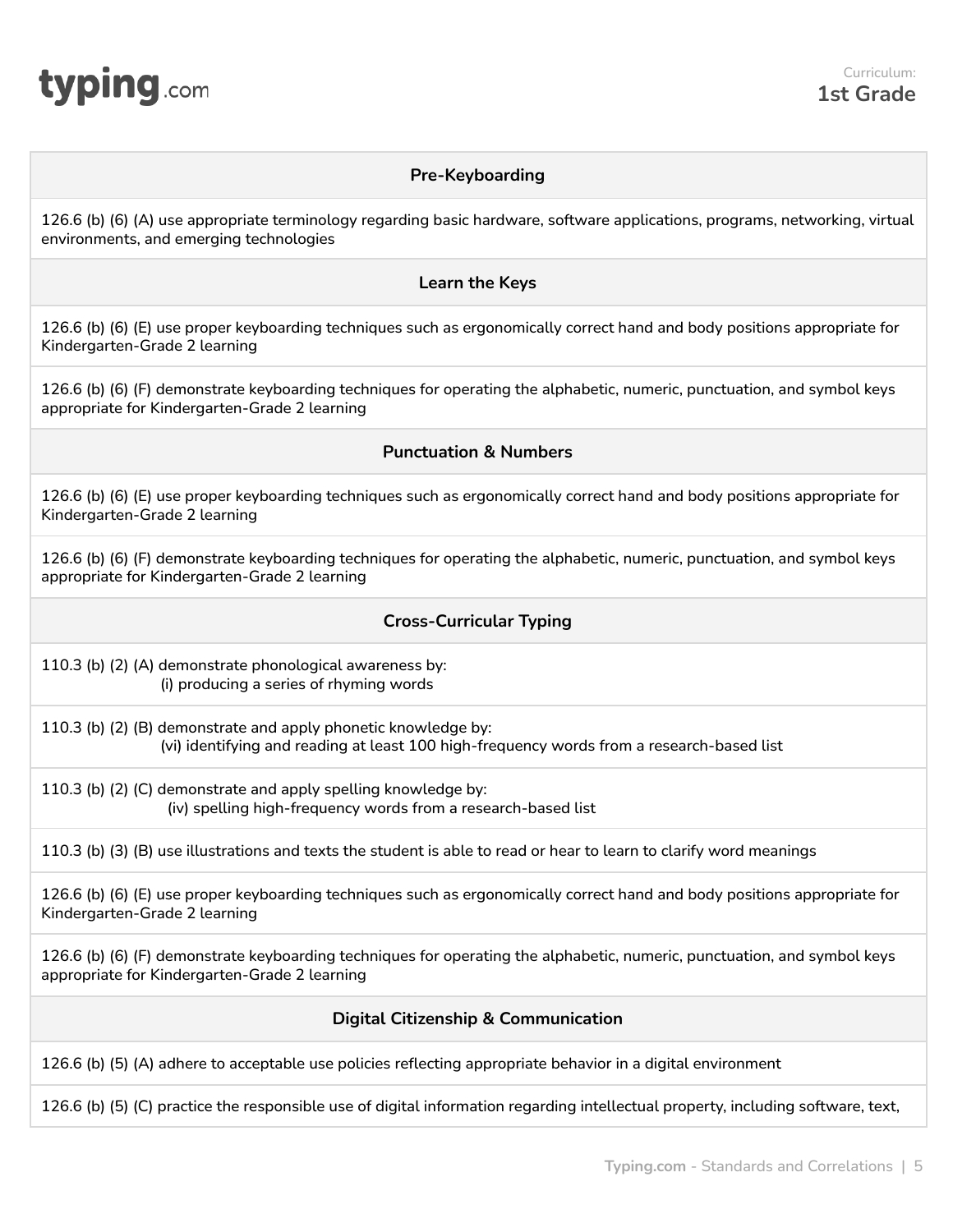126.6 (b) (6) (E) use proper keyboarding techniques such as ergonomically correct hand and body positions appropriate for Kindergarten-Grade 2 learning

126.6 (b) (6) (F) demonstrate keyboarding techniques for operating the alphabetic, numeric, punctuation, and symbol keys appropriate for Kindergarten-Grade 2 learning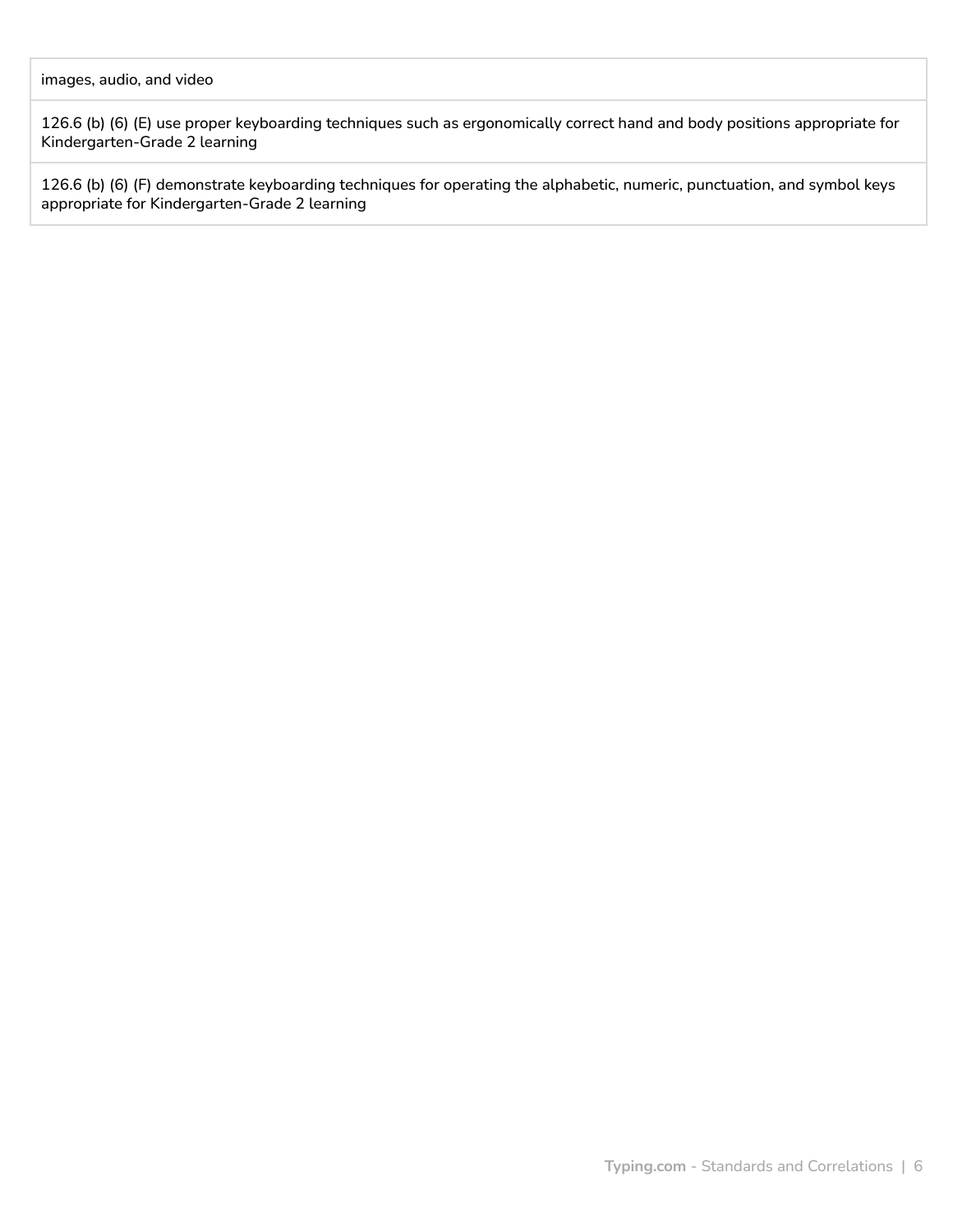<span id="page-6-0"></span>

#### **Pre-Keyboarding**

126.6 (b) (6) (A) use appropriate terminology regarding basic hardware, software applications, programs, networking, virtual environments, and emerging technologies

126.6 (b) (6) (C) perform basic software application functions, including opening an application and creating, modifying, printing, and saving files

#### **Learn the Keys**

126.6 (b) (6) (E) use proper keyboarding techniques such as ergonomically correct hand and body positions appropriate for Kindergarten-Grade 2 learning

126.6 (b) (6) (F) demonstrate keyboarding techniques for operating the alphabetic, numeric, punctuation, and symbol keys appropriate for Kindergarten-Grade 2 learning

#### **Punctuation & Numbers**

126.6 (b) (6) (E) use proper keyboarding techniques such as ergonomically correct hand and body positions appropriate for Kindergarten-Grade 2 learning

126.6 (b) (6) (F) demonstrate keyboarding techniques for operating the alphabetic, numeric, punctuation, and symbol keys appropriate for Kindergarten-Grade 2 learning

#### **Cross-Curricular Typing**

110.4 (b) (2) (A) demonstrate phonological awareness by: (i) producing a series of rhyming words

110.4 (b) (2) (B) demonstrate and apply phonetic knowledge by: (vii) identifying and reading high-frequency words from a research-based list

126.6 (b) (6) (E) use proper keyboarding techniques such as ergonomically correct hand and body positions appropriate for Kindergarten-Grade 2 learning

126.6 (b) (6) (F) demonstrate keyboarding techniques for operating the alphabetic, numeric, punctuation, and symbol keys appropriate for Kindergarten-Grade 2 learning

**Digital Citizenship & Communication**

126.6 (b) (5) (A) adhere to acceptable use policies reflecting appropriate behavior in a digital environment

126.6 (b) (5) B) comply with acceptable digital safety rules, fair use guidelines, and copyright laws

126.6 (b) (5) (C) practice the responsible use of digital information regarding intellectual property, including software, text,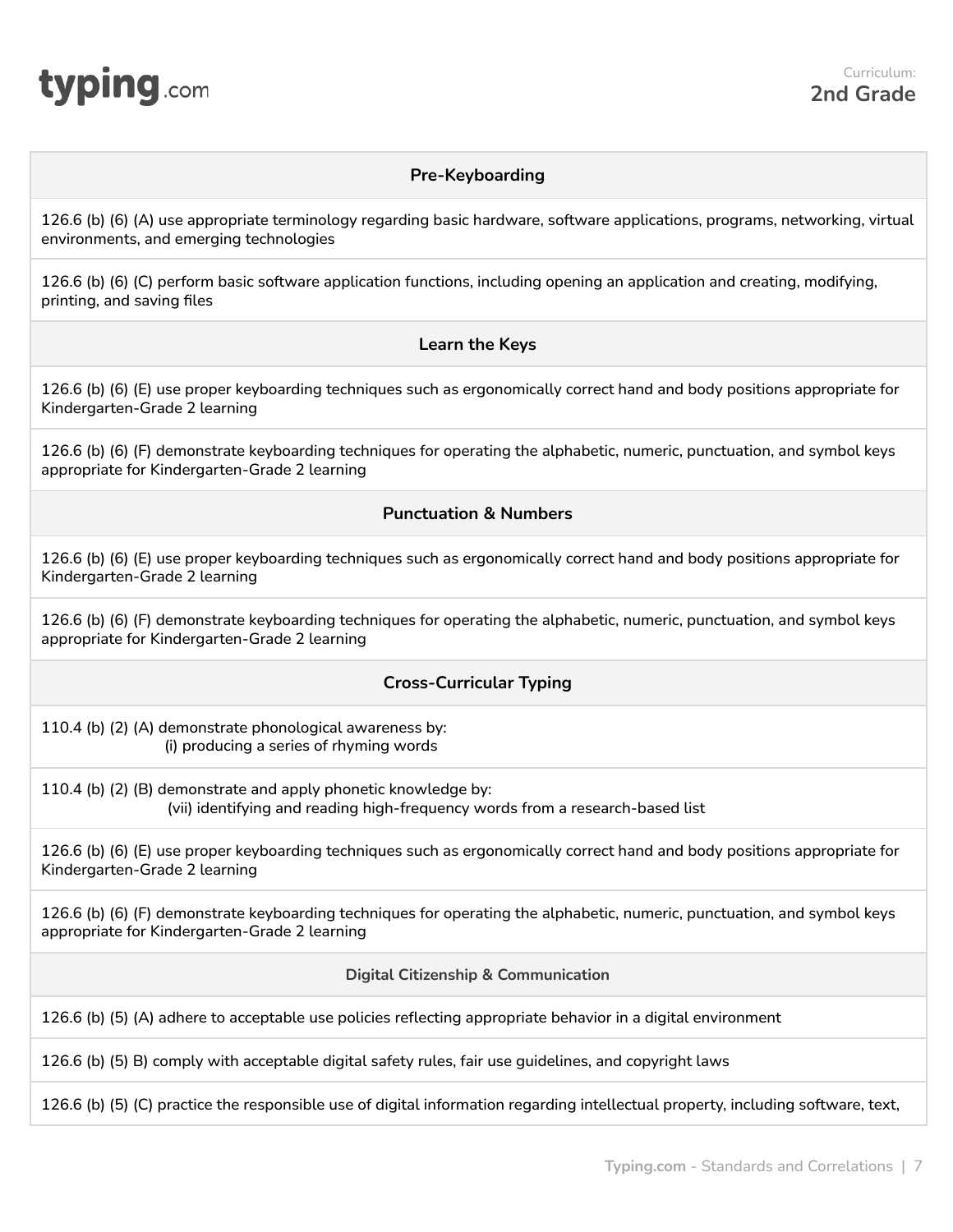images, audio, and video

126.6 (b) (6) (E) use proper keyboarding techniques such as ergonomically correct hand and body positions appropriate for Kindergarten-Grade 2 learning

126.6 (b) (6) (F) demonstrate keyboarding techniques for operating the alphabetic, numeric, punctuation, and symbol keys appropriate for Kindergarten-Grade 2 learning

#### **Creative Writing**

110.4. (b) (11) (B) develop drafts into a focused piece of writing by: (i) organizing with structure (ii) developing an idea with specific and relevant details

110.4. (b) (12) (A) compose literary texts, including personal narratives and poetry

110.4. (b) (12) (B) compose informational texts, including procedural texts and reports

126.6 (b) (6) (E) use proper keyboarding techniques such as ergonomically correct hand and body positions appropriate for Kindergarten-Grade 2 learning

126.6 (b) (6) (F) demonstrate keyboarding techniques for operating the alphabetic, numeric, punctuation, and symbol keys appropriate for Kindergarten-Grade 2 learning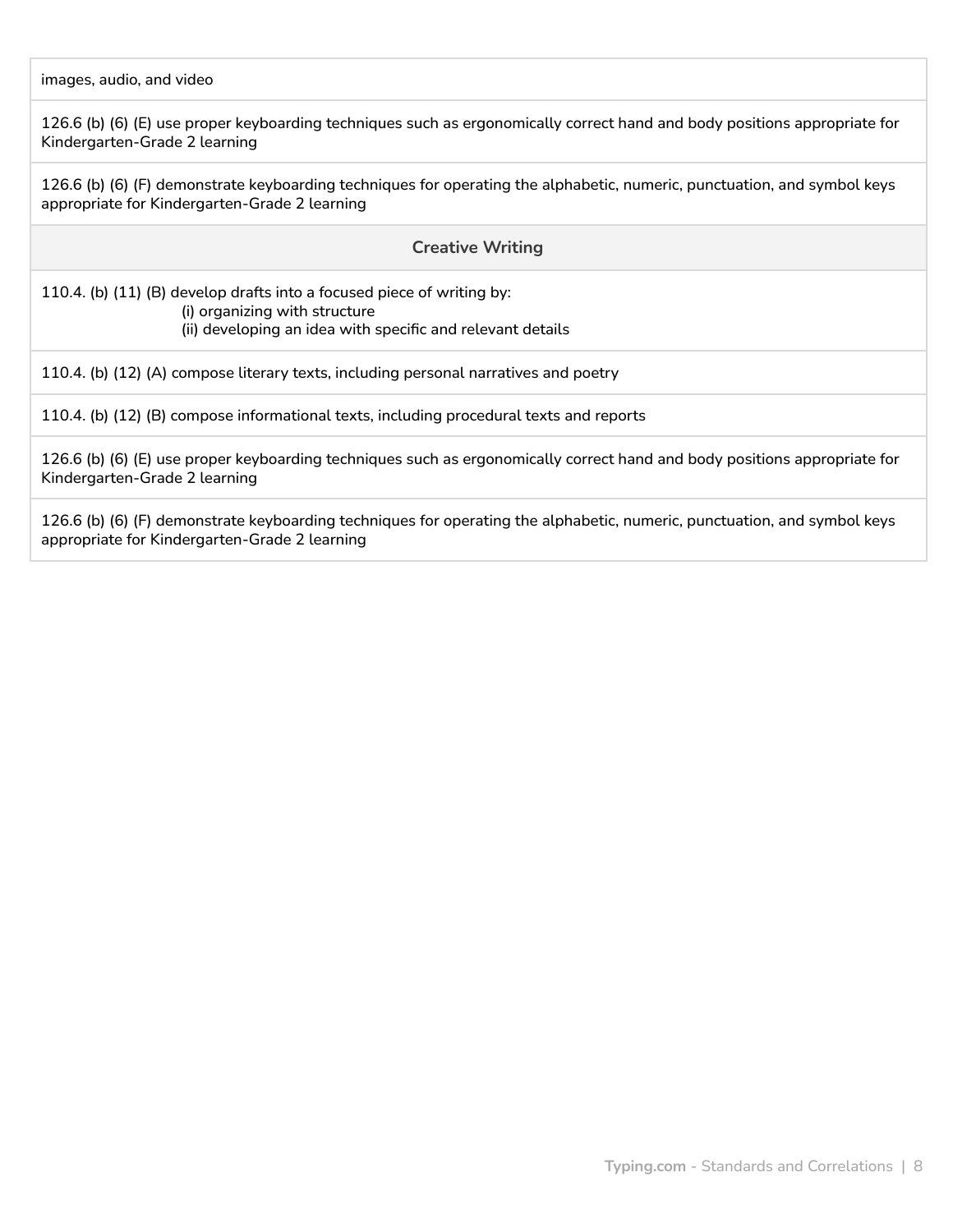<span id="page-8-0"></span>

#### **Pre-Keyboarding**

126.7 (b) (2) (F) perform basic software application functions, including opening applications and creating, modifying, printing, and saving files

126. (b) (6) (A) demonstrate an understanding of technology concepts, including terminology for the use of operating systems, network systems, virtual systems, and learning systems appropriate for Grades 3-5 learning

126. (b) (6) (E) use proper touch keyboarding techniques and ergonomic strategies such as correct hand and body positions and smooth and rhythmic keystrokes

#### **Learn the Keys**

126. (b) (6) (E) use proper touch keyboarding techniques and ergonomic strategies such as correct hand and body positions and smooth and rhythmic keystrokes

#### **Punctuation & Advanced Keys**

126. (b) (6) (E) use proper touch keyboarding techniques and ergonomic strategies such as correct hand and body positions and smooth and rhythmic keystrokes

#### **Cross-Curricular Typing**

110.5 (b) (2) (A) demonstrate and apply phonetic knowledge by:

(v) decoding words using knowledge of prefixes (vi) decoding words using knowledge of suffixes, including how they can change base words such as dropping e, changing y to i, and doubling final consonants

110.5 (b) (2) (B) demonstrate and apply spelling knowledge by:

(vi) spellinging words using knowledge of prefixes (vii) spelling words using knowledge of suffixes, including how they can change base words such as dropping e, changing y to i, and doubling final consonants

110.5 (b) (3) (B) use context within and beyond a sentence to determine the meaning of unfamiliar words and multiple-meaning words

110.5 (b) (3) (C) identify the meaning of and use words with affixes such as im- (into) non-, dis-, in-(not, non) pre-, -ness, -y, and -ful

110.5 (b) (3) (D) identify, use, and explain the meaning of antonoyms, synonyms, idioms, homophones, and homographs in a text

**Digital Citizenship & Communication**

126.7 (b) (3) (A) use various search strategies such as keyword(s); the Boolean identifiers *and, or,* and *not*; and other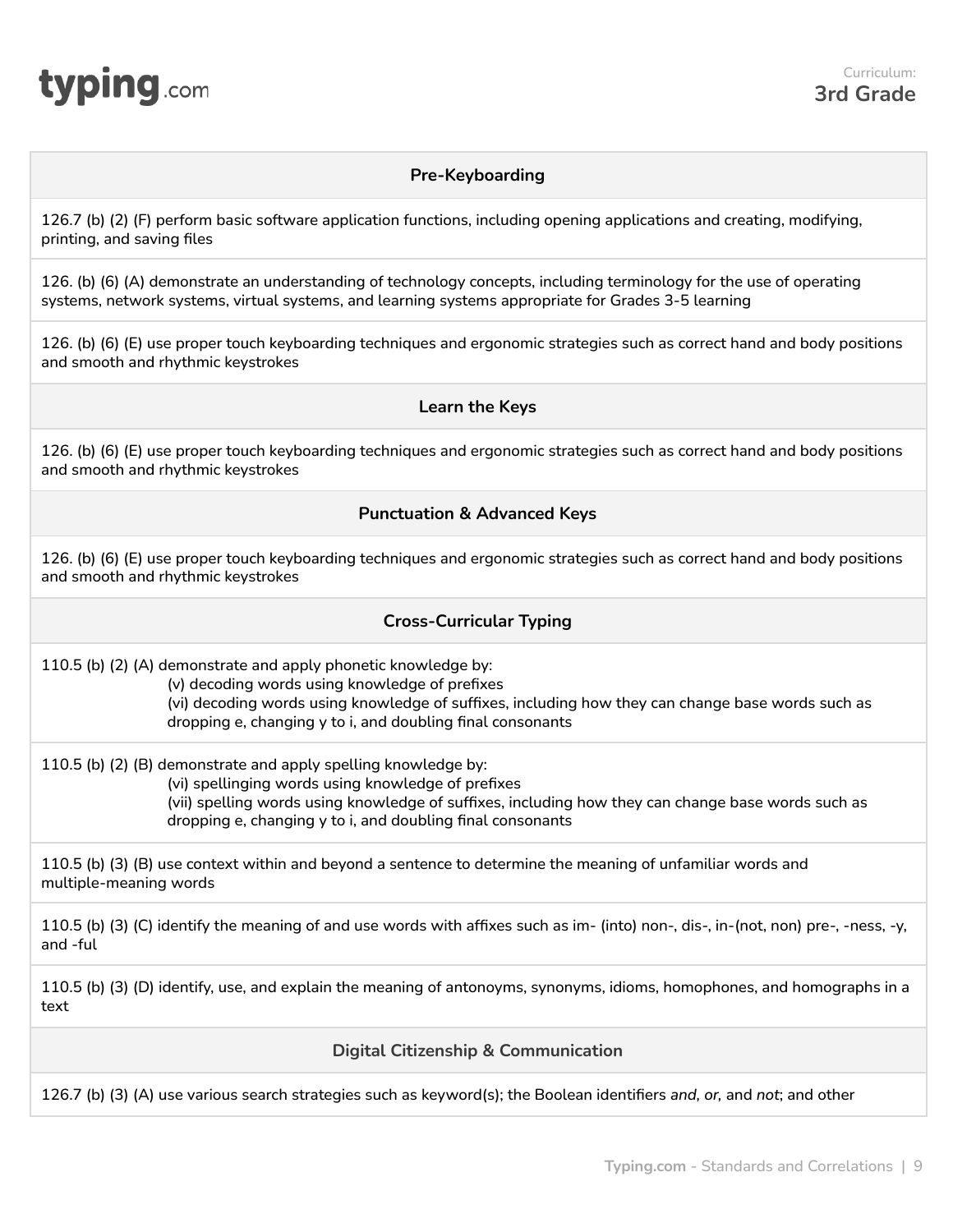strategies appropriate to specific search engines

126.7 (b) (5) (A) adhere to acceptable use policies reflecting positive social behavior in the digital enviroment

126.7 (b) (5) (B) respect the intellectual property of others

126.7 (b) (5) (C) abide by copyright law and the Fair Use Guidelines for Educational Multimedia

126.7 (b) (5) (D) protect and honor the individual privacy of oneself and others

126.7 (b) (5) (E) follow the rules of digital etiquette

126.7 (b) (5) (F) practice safe, legal, and responsible use of information and technology

126.7 (b) (5) (G) comply with fair use guidelines and digital safety rules

**Creative Writing**

110.5 (b) (11) (A) plan a first drarft by selecting a genre for a particular topic, purpose, and audience using a range of strategies such as brainstorming, freewriting, and mapping.

110.5 (b) (12) (A) compose literary texts, including personal narratives and poetry, using genre characteristics and craft

110.5 (b) (12) (B) compose informational texts, including brief compositions that convey information about a topic, using a clear central idea and genre characteristics and craft

110.5 (b) (12) (C) compose argumentative texts, including opinion essays, using genre characteristics and craft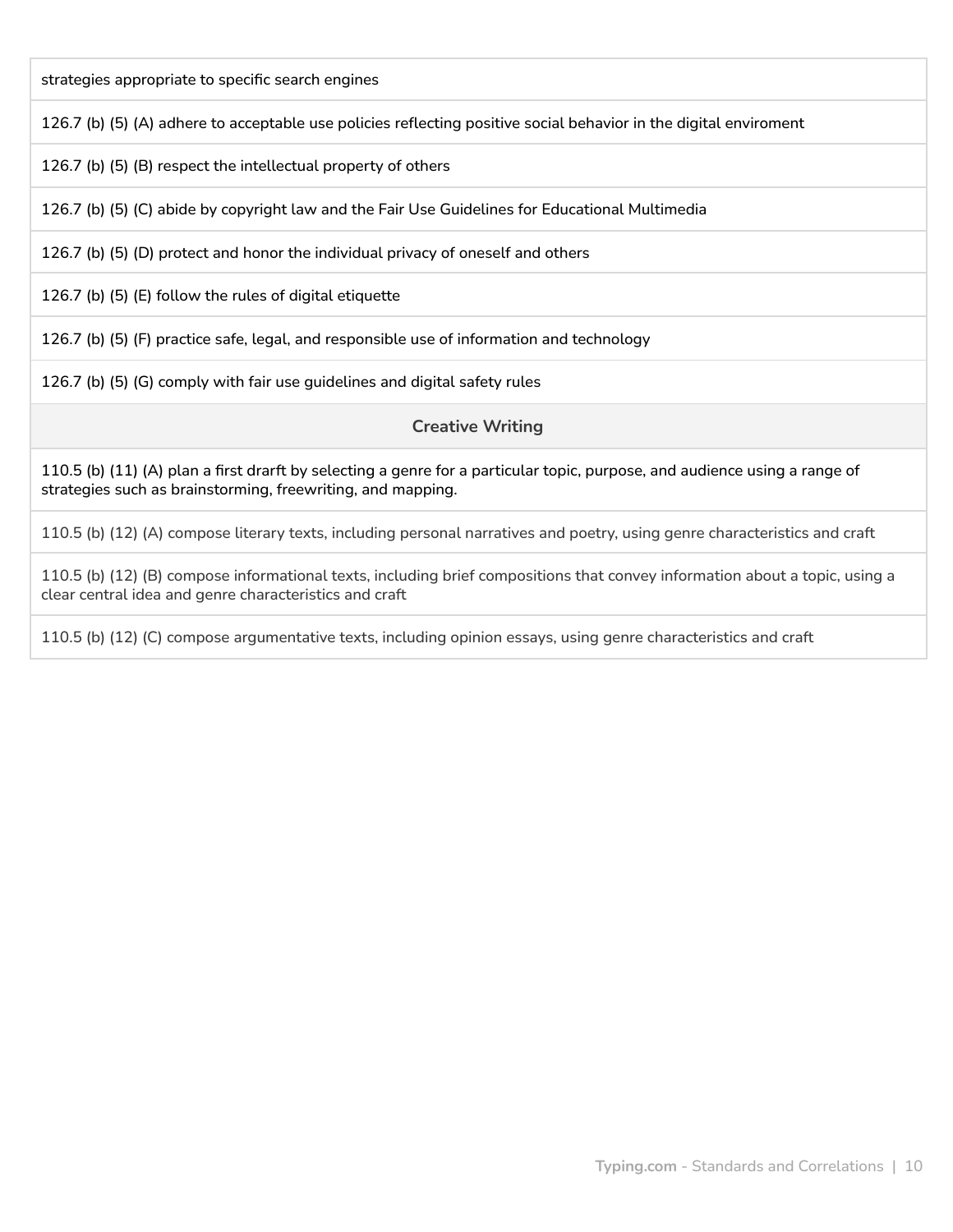<span id="page-10-0"></span>

#### **Pre-Keyboarding**

126.7 (b) (2) (F) perform basic software application functions, including opening applications and creating, modifying, printing, and saving files

126.7 (b) (6) (A) demonstrate an understanding of technology concepts, including terminology for the use of operating systems, network systems, virtual systems, and learning systems appropriate for grades 3-5 learning

126.7 (b) (6) (C) navigate systems and applications accessing peripherals both locally and remotely

#### **Learn the Keys**

126.7 (b) (2) (F) perform basic software application functions, including opening applications and creating, modifying, printing, and saving files

126.7 (b) (6) (E) Use proper touch keyboarding techniques and ergonomic strategies such as corect hand and body positions and smooth rhythmic key strokes

#### **Punctuation & Advanced Keys**

126.7 (b) (2) (F) perform basic software application functions, including opening applications and creating, modifying, printing, and saving files

126.7 (b) (6) (E) Use proper touch keyboarding techniques and ergonomic strategies such as corect hand and body positions and smooth rhythmic key strokes

#### **Cross-Curricular Typing**

110.6 (b) (2) (A) demonstrate and apply phonetic knowledge by:

(iv) decoding words using knowledge of prefixes

(v) decoding words using knowledge of suffixes, including how they can change base words such as dropping e, changing y to i, and doubling final consonants

110.6 (b) (2) (B) demonstrate and apply spelling knowledge by:

(v) spelling words using knowledge of prefixes

(vi) spelling words using knowledge of suffixes, including how they can change base words such as dropping e, changing y to i, and doubling final consonants

110.6 (b) (3) (A) use print or digital ressources to determine meaning, syllabication, and pronunciation

110.6 (b) (3) (B) use context within and beyond a sentence to determine the relevant meaning of unfamiliar words or multiple-meaning words

110.6 (b) (3) (C) determine the meaning of and use words wth affixes such as mis-, -ment, and -ity/ty and roots such as auto, graph, and meter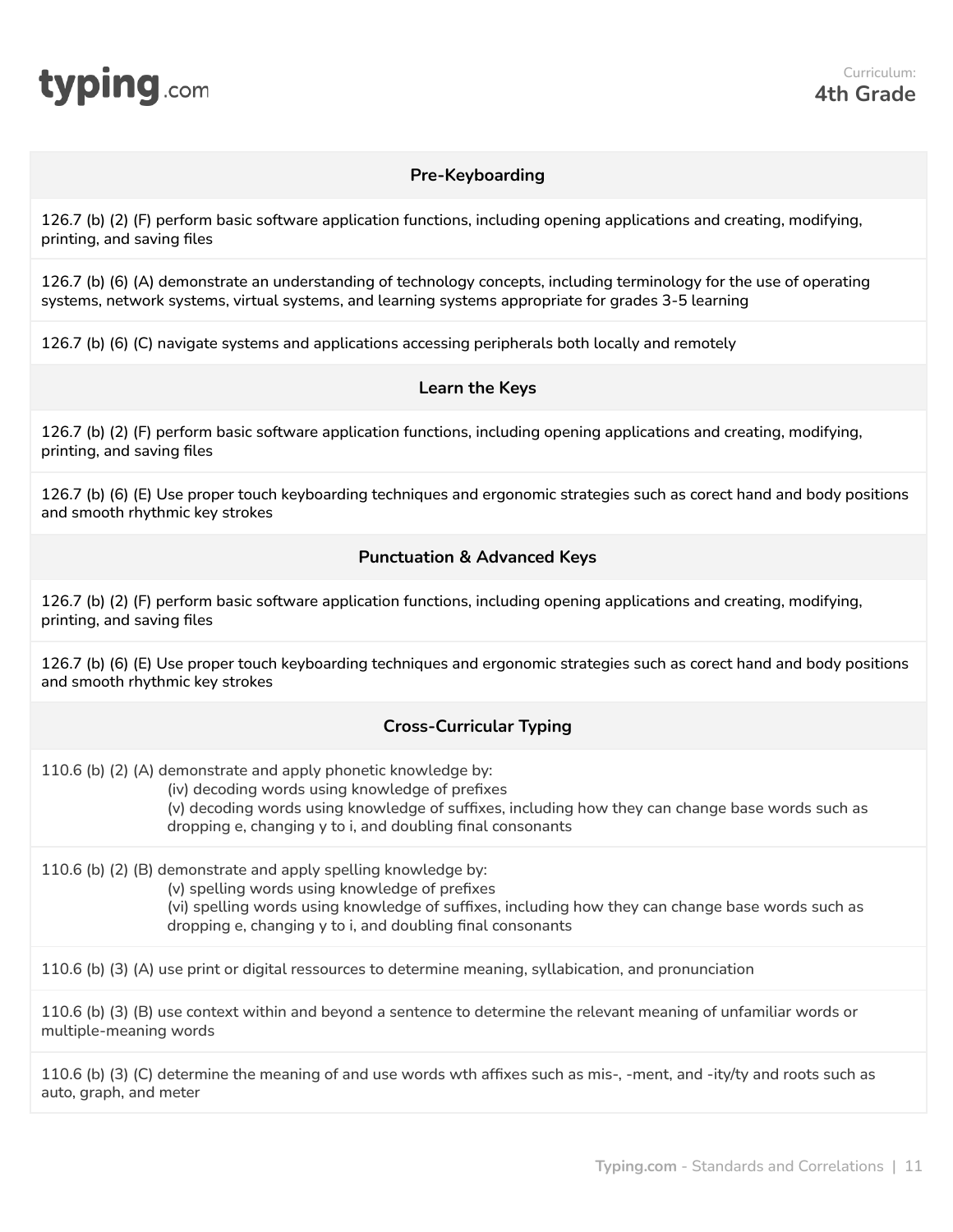110.6 (b) (6) (G) evaluate details read to determine key ideas

110.6 (b) (7) (D) retell, paraphrase, or summarize texts in ways that maintain meaning and logical order

110.6 (b) (9) (D) recognize characteristics and structures of informational text, including: (i) the central idea with supporting evidence (iii) organizational patterns such as compare and contrast

126.7 (b) (2) (F) perform basic software application functions, including opening applications and creating, modifying, printing, and saving files

126.7 (b) (6) (E) Use proper touch keyboarding techniques and ergonomic strategies such as corect hand and body positions and smooth rhythmic key strokes

#### **Digital Citizenship & Communication**

126.7 (b) (2) (F) perform basic software application functions, including opening applications and creating, modifying, printing, and saving files

126.7 (b) (3) (A) use various strategies such as keyword(s); the Booleann identifiers *and, or,* and *not*, and other strategies appropriate to specific search engines

126.7 (b) (5) (A) adhere to acceptable use policies reflecting positive social behavior in the digital environment

126.7 (b) (5) (B) respect the intellectual property of others

126.7 (b) (5) (C) abide by copyright law and the Fair Use Guidelines for Educational Multimedia

126.7 (b) (5) (D) protect and honor the individual privacy of oneself and others

126.7 (b) (5) (E) follow the rules of digital etiquette

126.7 (b) (5) (F) practice safe, legal, and responsible use of information and technology

126.7 (b) (5) (G) comply with fair use guidelines and digital safety rules

126.7 (b) (6) (E) Use proper touch keyboarding techniques and ergonomic strategies such as corect hand and body positions and smooth rhythmic key strokes

#### **Creative Writing**

110.6 (b) (11) (A) plan a first draft by selecting a genre for a particular topic, purpose, and audience using a range of strategies such as brainstorming, free-writing, and mapping

110.6 (b) (12) (A) compose literary texts such as personal narratives and poetry using genre characteristics and craft

110.6 (b) (12) (B) compose informational texts, including brief compositions that convey information about a topic, using a clear central idea and genre characteristics and craft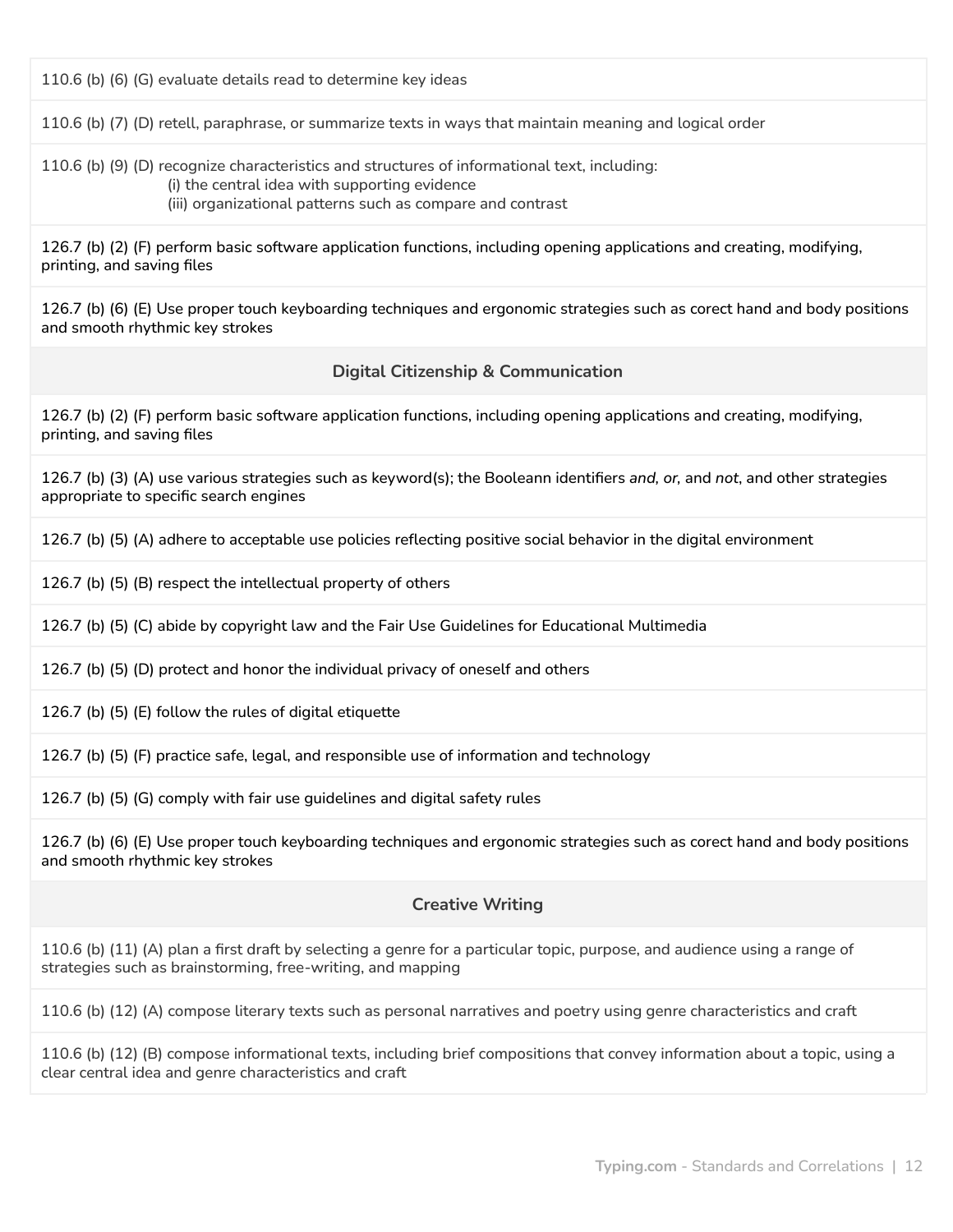110.6 (b) (12) (C) compose argumentative texts, including opinion essays, using genre characteristics and craft

126.7 (b) (2) (F) perform basic software application functions, including opening applications and creating, modifying, printing, and saving files

126.7 (b) (6) (E) Use proper touch keyboarding techniques and ergonomic strategies such as corect hand and body positions and smooth rhythmic key strokes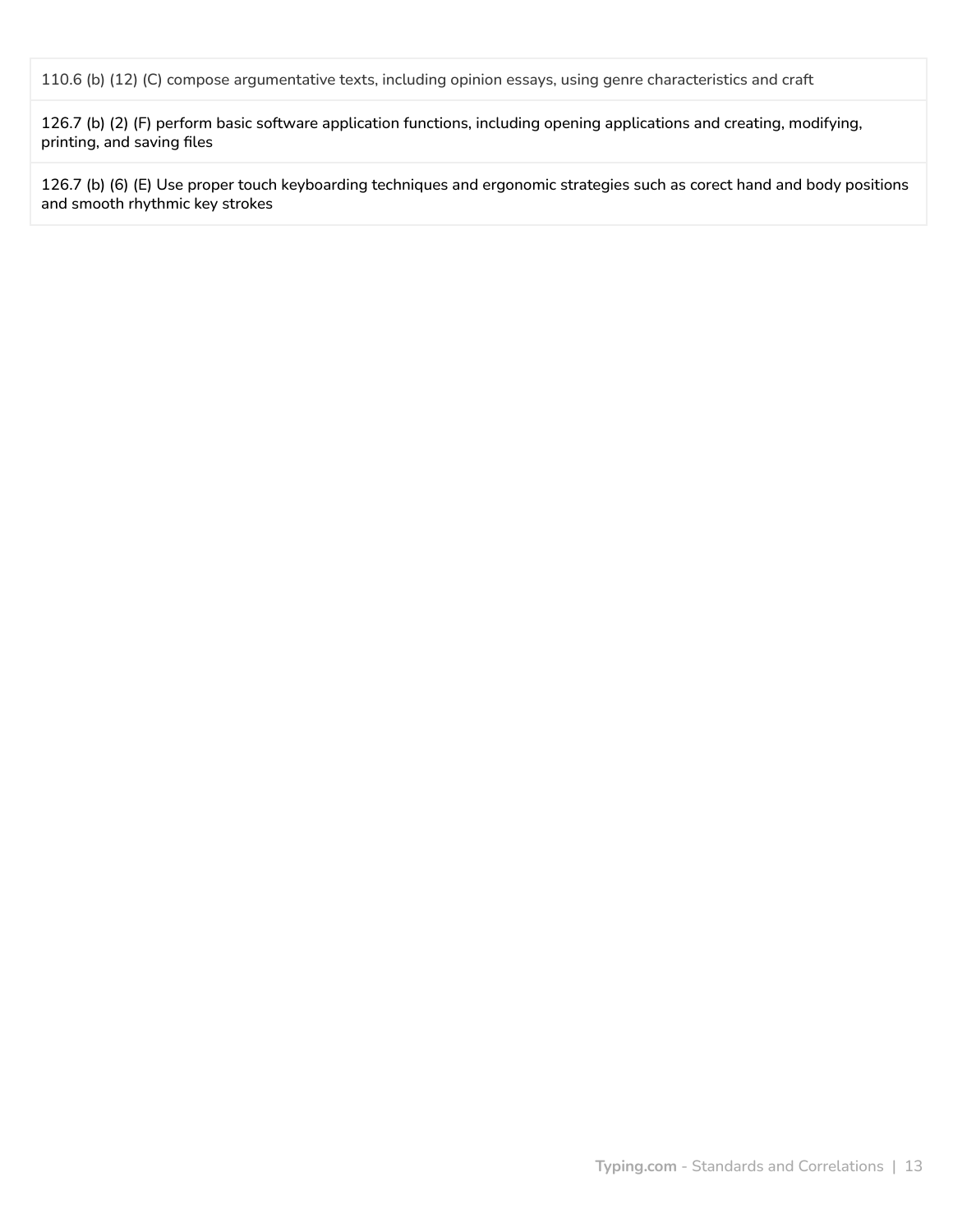<span id="page-13-0"></span>

#### **Pre-Keyboarding**

126.7 (b) (2) (F) perform basic software application functions, including opening applications and creating, modifying, printing, and saving files

126.7 (b) (6) (A) demonstrate an understanding of technology concepts, including terminology for the use of operating systems, network systems, virtual systems, and learning systems appropriate for grades 3-5 learning

126.7 (b) (6) (C) navigate systems and applications accessing peripherals both locally and remotely

#### **Learn the Keys**

126.7 (b) (2) (F) perform basic software application functions, including opening applications and creating, modifying, printing, and saving files

126.7 (b) (6) (E) Use proper touch keyboarding techniques and ergonomic strategies such as corect hand and body positions and smooth rhythmic key strokes

#### **Punctuation & Advanced Keys**

126.7 (b) (2) (F) perform basic software application functions, including opening applications and creating, modifying, printing, and saving files

126.7 (b) (6) (E) Use proper touch keyboarding techniques and ergonomic strategies such as corect hand and body positions and smooth rhythmic key strokes

#### **Cross-Curricular Typing**

110.7 (b) (3) (B) use context within and beyond a sentence to determine the relevant meaning of unfamiliar words or multiple-meaning words

110.7 (b) (3) (C) identify the meaning of and use words with affixes such as trans-, super-, -ive, and -logy and roots such as geo and photo

110.7 (b) (6) (G) evaluate details read to determine key ideas

110.7 (b) (7) (D) retell, paraphrase, or summarize texts in ways that maintain meaning and logical order

110.7 (b) (9) (D) recognize characteristics and structures of informational text, including: (i) the central idea with supporting evidence

126.7 (b) (2) (F) perform basic software application functions, including opening applications and creating, modifying, printing, and saving files

126.7 (b) (6) (E) Use proper touch keyboarding techniques and ergonomic strategies such as corect hand and body positions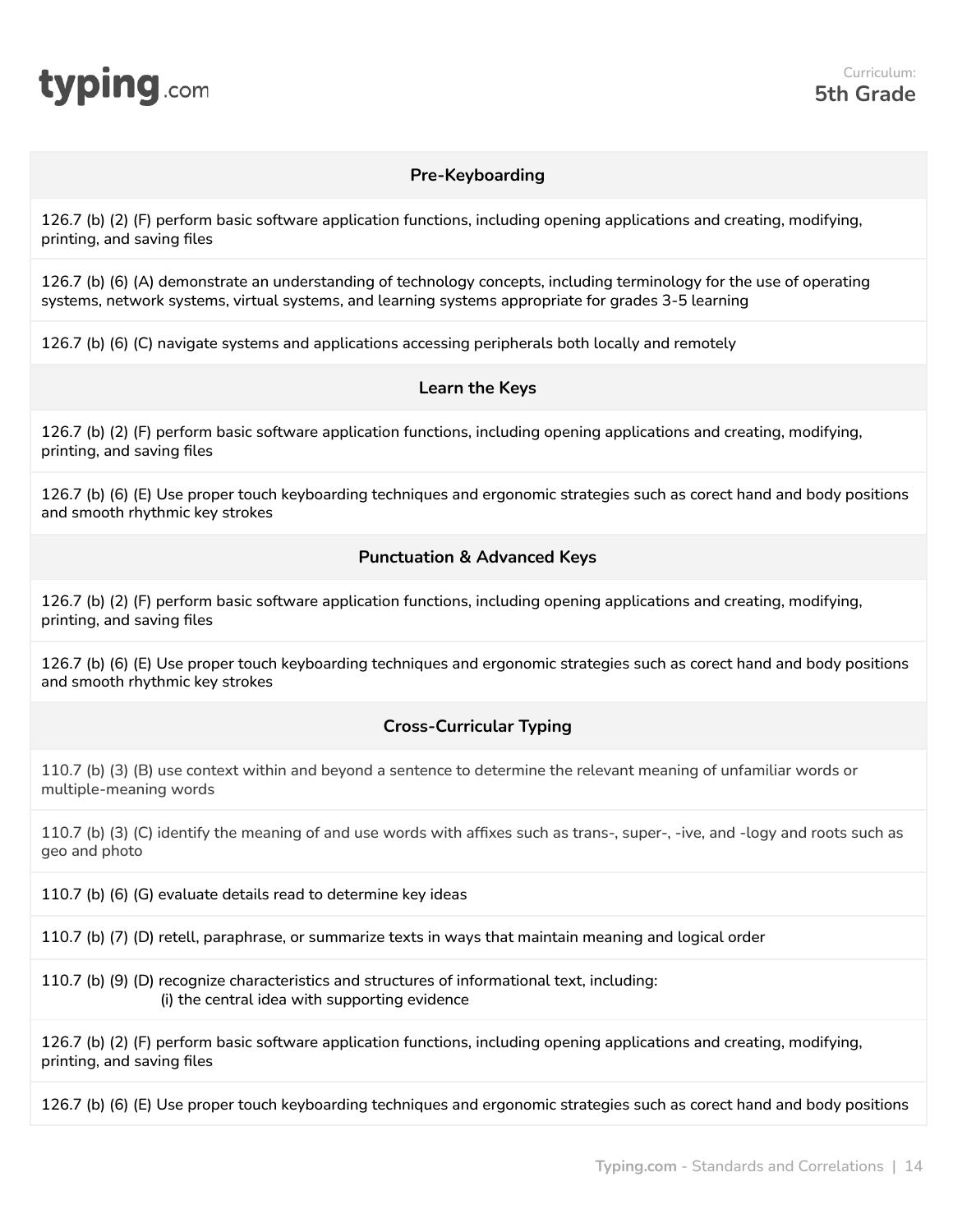#### **Digital Citizenship & Communication**

110.7 (b) (12) (D) compose correspondence that requests information

126.7 (b) (2) (F) perform basic software application functions, including opening applications and creating, modifying, printing, and saving files

126.7 (b) (5) (A) adhere to acceptable use policies reflecting positive social behavior in the digital environment

126.7 (b) (5) (B) respect the intellectual property of others

126.7 (b) (5) (C) abide by copyright law and the Fair Use Guidelines for Educational Multimedia

126.7 (b) (5) (D) protect and honor the individual privacy of oneself and others

126.7 (b) (5) (E) follow the rules of digital etiquette

126.7 (b) (5) (F) practice safe, legal, and responsible use of information and technology

126.7 (b) (5) (G) comply with fair use guidelines and digital safety rules

126.7 (b) (6) (E) Use proper touch keyboarding techniques and ergonomic strategies such as corect hand and body positions and smooth rhythmic key strokes

#### **Creative Writing**

110.7 (b) (11) (A) plan a first draft by selecting a genre for a particular topic, purpose, and audience using a range of strategies such as brainstorming, freewriting, and mapping.

110.7 (b) (12) (A) compose literary texts such as personal narratives, fiction, and poetry using genre characteristics and craft

110.7 (b) (12) (B) compose informational texts, including brief compositions that convey information about a topic, using a clear central idea and genre characteristics and craft

110.7 (b) (12) (C) compose argumentative texts, including opinion essays, using genre characteristics and craft

126.7 (b) (2) (F) perform basic software application functions, including opening applications and creating, modifying, printing, and saving files

126.7 (b) (6) (E) Use proper touch keyboarding techniques and ergonomic strategies such as corect hand and body positions and smooth rhythmic key strokes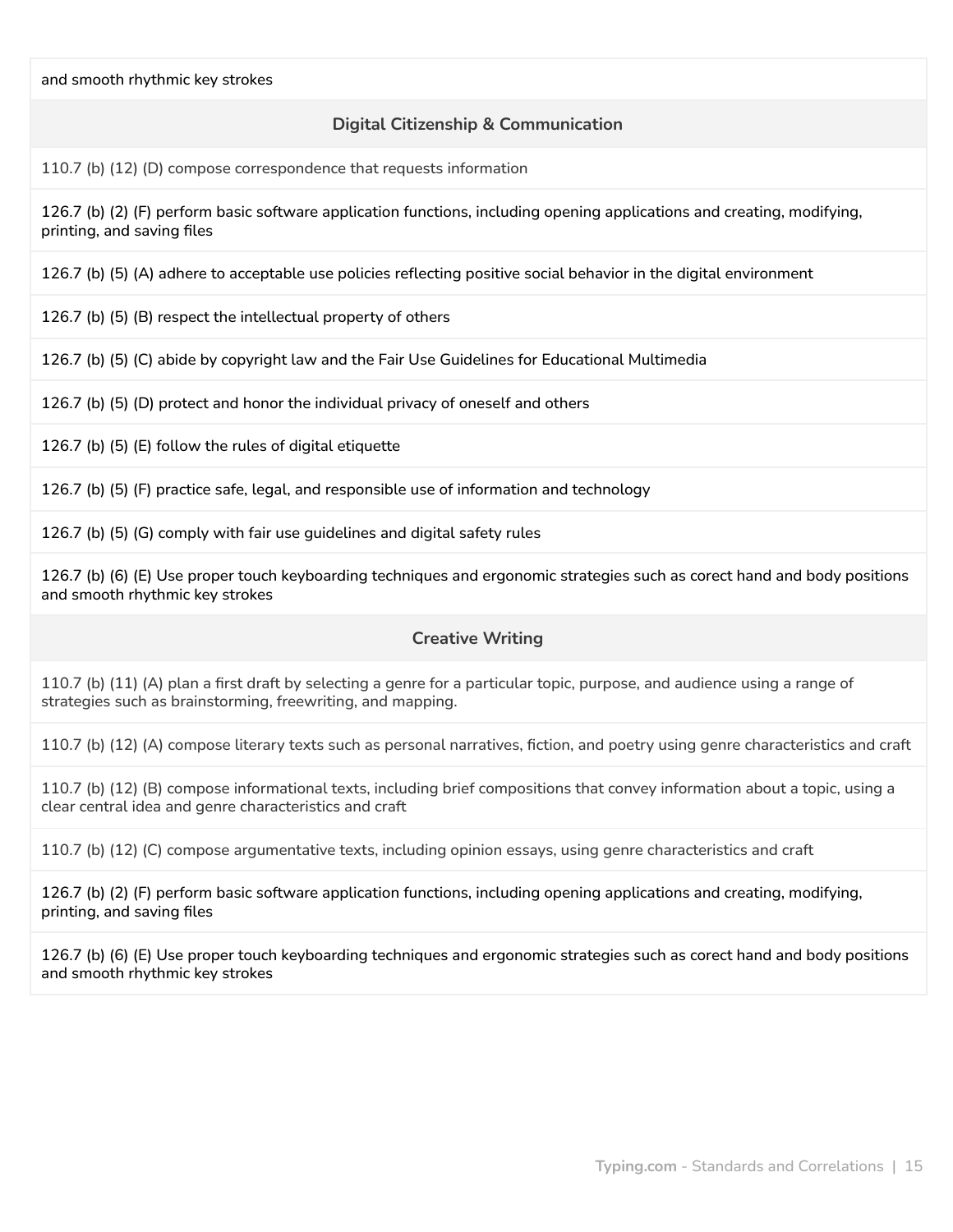# <span id="page-15-0"></span>**typing**.com

#### **Tech Readiness**

126.14 (c) (6) (A) define and use current technology terminology appropriately

126.14 (c) (6) (B) select technology tools based on licensing, application, and support

126.14 (c) (6) (C) identify, understand, and use operating systems

126.14 (c) (6) (D) understand and use software applications, including selecting and using software for a defined task

126.14 (c) (6) (E) identify, understand, and use hardware systems

#### **Learn the Keys**

126.14 (c) (6) (K) use keyboarding techniques and ergonomic strategies while building speed and accuracy

#### **Punctuation & Advanced Keys**

126.14 (c) (6) (K) use keyboarding techniques and ergonomic strategies while building speed and accuracy

#### **Cross-Curricular Typing**

110.22 (b) (2) (B) use context such as definition, analogy, and examples to clarify the meaning of words

110.22 (b) (2) (C) determine the meaning and usage of grade-level academic English words derived from Greek and Latin roots such as mis/mit, bene, man, vac, scrib/script, and jur/jus

110.22 (b) (5) (G) evaluate details read to determine key ideas

110.22 (b) (8) (A) demonstrate knowledge of literary genres such as realistic fiction, adventure stories, historical fiction, mysteries, humor, and myths

110.22 (b) (8) (D) analyze characteristics and structural elements of informational text, including: (i) the controlling idea or thesis with supporting evidence

126.14 (c) (6) (K) use keyboarding techniques and ergonomic strategies while building speed and accuracy

#### **Digital Citizenship & Communication**

110.22 (b) (11) (D) compose correspondence that reflects an opinion, registers a complaint, or requests information in a business or friendly structure

126.14 (c) (3) (B) discuss and use various search strategies, including keyword(s) and Boolean operators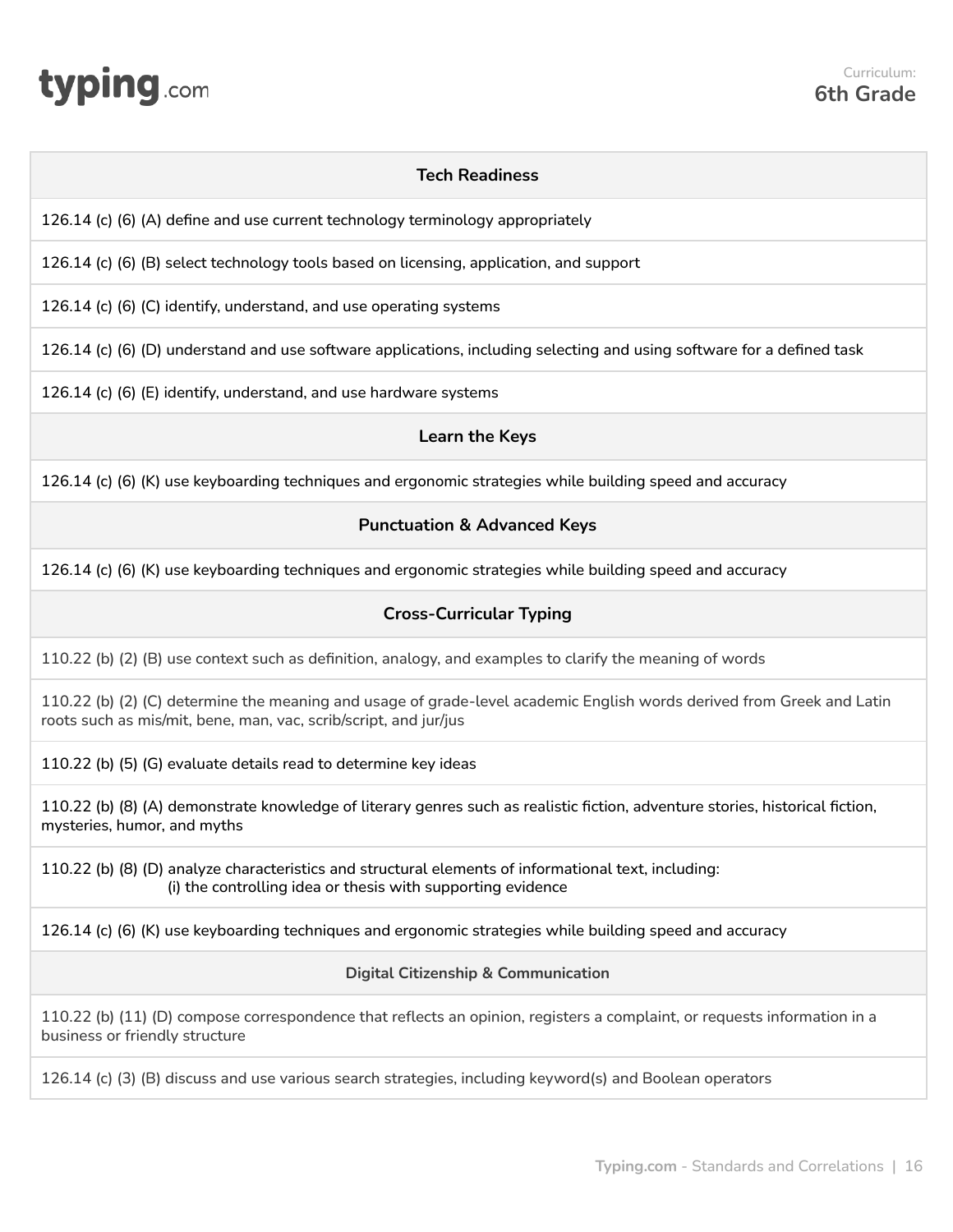126.14 (c) (5) (C) practice safe and appropriate online behavior, personal security guidelines, digital identity, digital etiquette, and acceptable use of technology

126.14 (c) (5) (D) understand the negative impact of inappropriate technology use, including online bullying and harassment, hacking, intentional virus setting, invasion of privacy, and piracy such as software, music, video, and other media.

126.14 (c) (6) (K) use keyboarding techniques and ergonomic strategies while building speed and accuracy

#### **Creative Writing**

110.22 (b) (11) (A) compose literary texts such as personal narratives, fiction, and poetry using genre characteristics and craft

110.22 (b) (11) B) compose informational texts, including multi-paragraph essays that convey information about a topic, using a clear controlling idea or thesis statement and genre characteristics and craft

110.22 (b) (11) (C) compose multi-paragraph argumentative texts using genre characteristics and craft

126.14 (c) (6) (K) use keyboarding techniques and ergonomic strategies while building speed and accuracy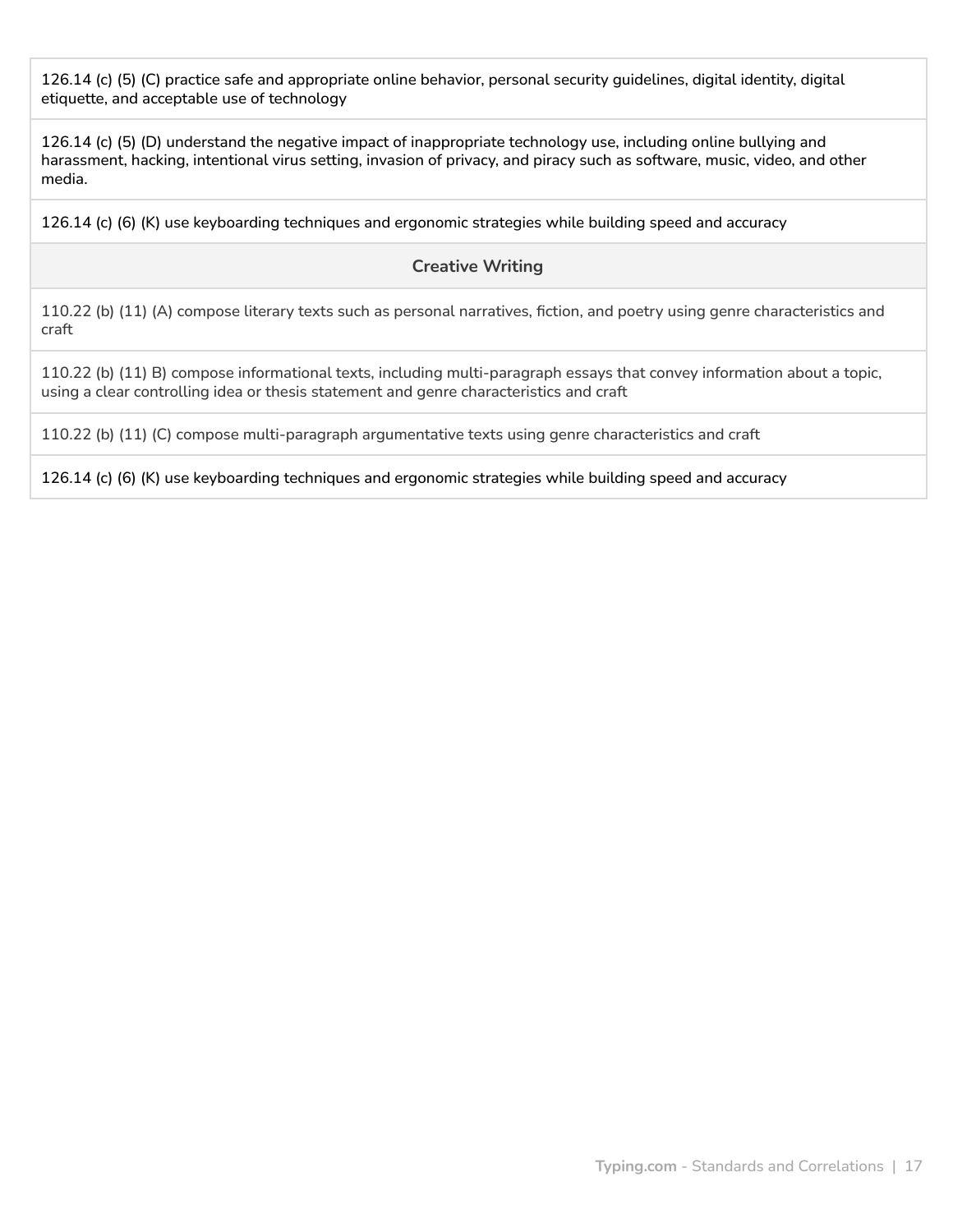# <span id="page-17-0"></span>**typing**.com

#### **Tech Readiness**

126.15 (c) (6) (A) define and use current technology terminology appropriately

126.15 (c) (6) (B) select and apply technology tools based on licensing, application, and support

126.15 (c) (6) (C) identify, understand, and use operating systems

126.15 (c) (6) (D) understand and use software applications, including selecting and using software for a defined task

126.15 (c) (6) (E) identify, understand, and use hardware systems

#### **Learn the Keys**

126.15 (c) (6) (K) use keyboarding techniques and ergonomic strategies while building speed and accuracy

#### **Punctuation & Advanced Keys**

126.15 (c) (6) (K) use keyboarding techniques and ergonomic strategies while building speed and accuracy

#### **Cross-Curricular Typing**

110.23 (b) (2) (A) use print or digital resources to determine the meaning, syllabication, pronunciation, word origin, and part of speech

110.23 (b) (2) (B) use context such as contrast or cause and effect to clarify the meaning of words

110.23 (b) (2) (C) determine the meaning and usage of grade-level academic English words derived from Greek and Latin roots such as omni, log/logue, gen, vid/vis, phil, luc, and sens/sent

110.23 (b) (5) (G) evaluate details read to determine key ideas

110.23 (b) (8) (A) demonstrate knowledge of literary genres such as realistic fiction, adventure stories, historical fiction, mysteries, humor, myths, fantasy, and science fiction

110.23 (b) (8) (D) analyze characteristics and structural elements of informational text, including: (i) the controlling idea or thesis with supporting evidence

126.15 (c) (6) (K) use keyboarding techniques and ergonomic strategies while building speed and accuracy

**Digital Citizenship & Communication**

110.23 (b) (11) (D) compose correspondence that reflects an opinion, registers a complaint, or requests information in a business or friendly structure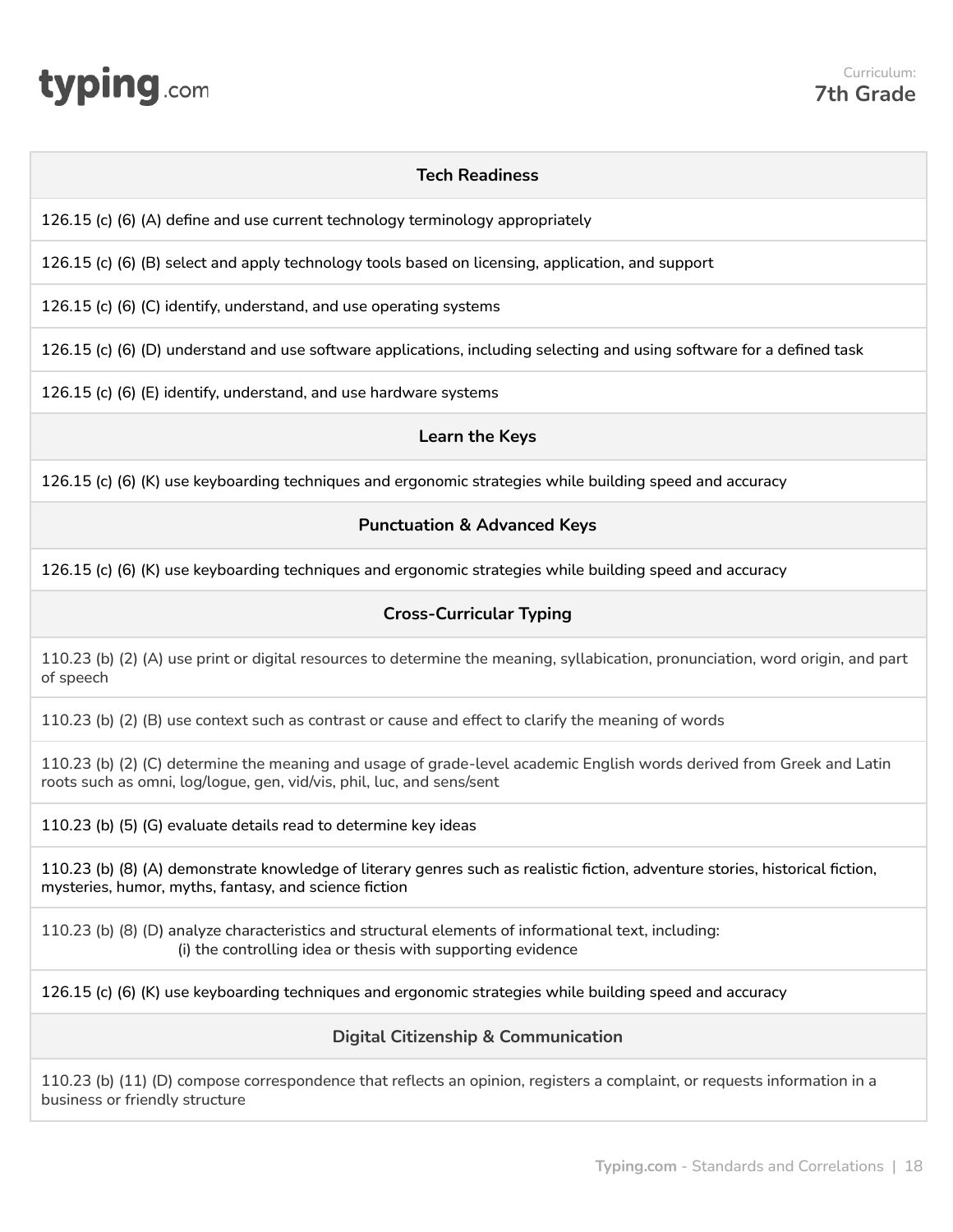126.15 (c) (3) (B) use and evaluate various search strategies, including keyword(s) and Boolean operators

126.15 (c) (5) (C) practice and explain safe and appropriate online behavior, personal security guidelines, digital identity, digital etiquette, and acceptable use of technology

126.15 (c) (5) (D) understand the negative impact of inappropriate technology use, including online bullying and harassment, hacking, intentional virus setting, invasion of privacy, and piracy such as software, music, video, and other media

126.15 (c) (6) (K) use keyboarding techniques and ergonomic strategies while building speed and accuracy

#### **Creative Writing**

110.23 (b) (11) (A) compose literary texts such as personal narratives, fiction, and poetry using genre characteristics and craft

110.23 (b) (11) (B) compose informational texts, including multi-paragraph essays that convey information about a topic, using a clear controlling idea or thesis statement and genre characteristics and craft

110.23 (b) (11) (C) compose multi-paragraph argumentative texts using genre characteristics and craft

126.15 (c) (6) (K) use keyboarding techniques and ergonomic strategies while building speed and accuracy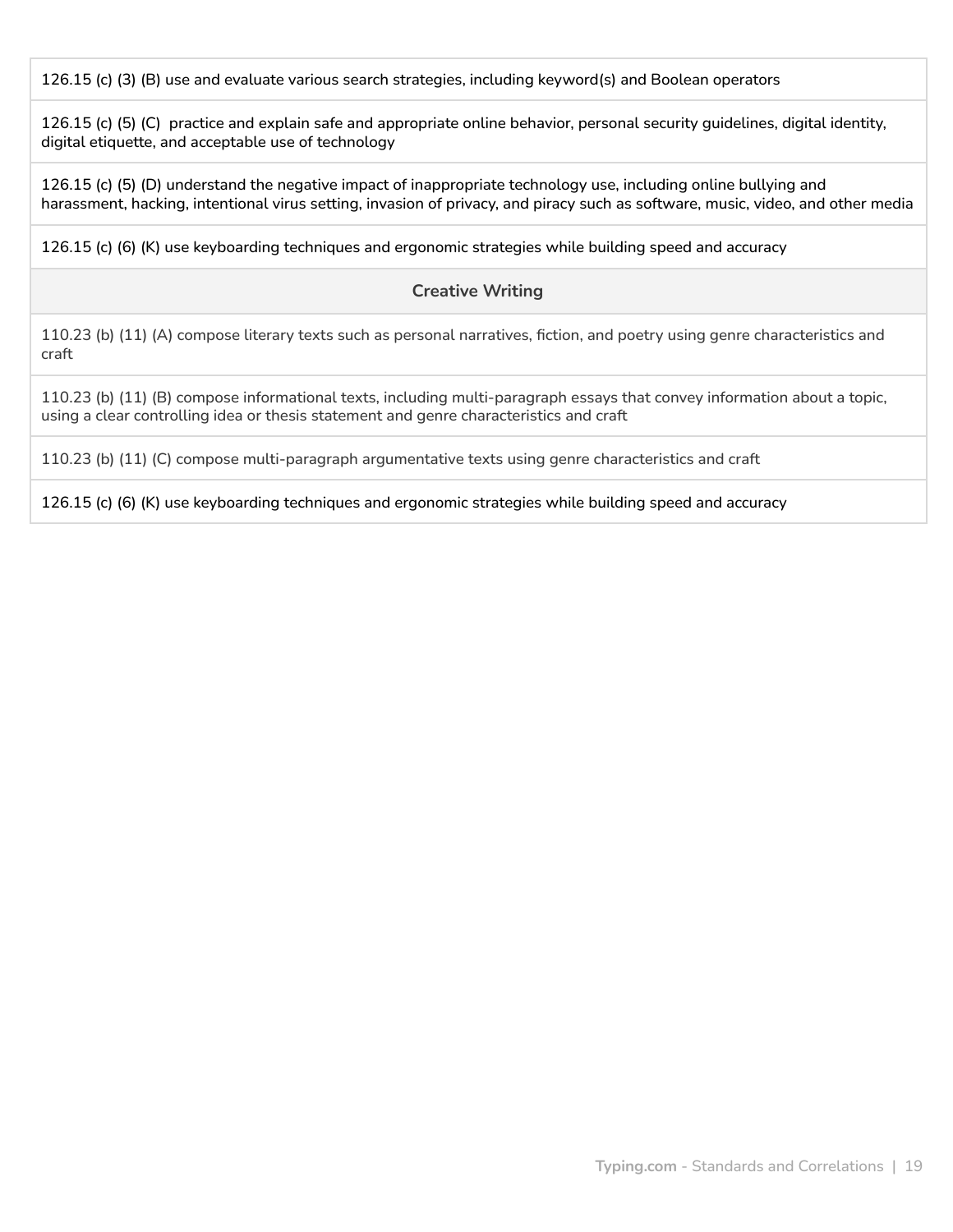<span id="page-19-0"></span>

#### **Tech Readiness**

126.16 (c) (6) (A) define and use current technology terminology appropriately

126.16 (c) (6) (C) identify, understand, and use operating systems

126.16 (c) (6) (D) understand and use software applications, including selecting and using software for a defined task

126.16 (c) (6) (E) identify, understand, and use hardware systems

#### **Learn the Keys**

126.16 (c) (6) (K) use keyboarding techniques and ergonomic strategies while building speed and accuracy

#### **Punctuation & Advanced Keys**

126.16 (c) (6) (K) use keyboarding techniques and ergonomic strategies while building speed and accuracy

#### **Cross-Curricular Typing**

110.24 (b) (2) (A) use print or digital resources to determine the meaning, syllabication, pronunciation, word origin, and part of speech

110.24 (b) (2) (B) use context within or beyond a paragraph to clarify the meaning of unfamiliar or ambiguous words

110.24 (b) (2) (C) determine the meaning and usage of grade-level academic English words derived from Greek and Latin roots such as ast, qui, path, mand/mend, and duc

110.24 (b) (5) (G) evaluate details read to determine key ideas

110.24 (b) (8) (A) demonstrate knowledge of literary genres such as realistic fiction, adventure stories, historical fiction, mysteries, humor, fantasy, science fiction, and short stories

110.24 (b) (8) (D) analyze characteristics and structural elements of informational text, including: (i) the controlling idea or thesis with supporting evidence

126.16 (c) (6) (K) use keyboarding techniques and ergonomic strategies while building speed and accuracy

#### **Digital Citizenship & Communication**

110.24 (b) (11) (D) compose correspondence that reflects an opinion, registers a complaint, or requests information in a business or friendly structure

126.16 (c) (3) (B) plan, use, and evaluate various search strategies, including keyword(s) and Boolean operators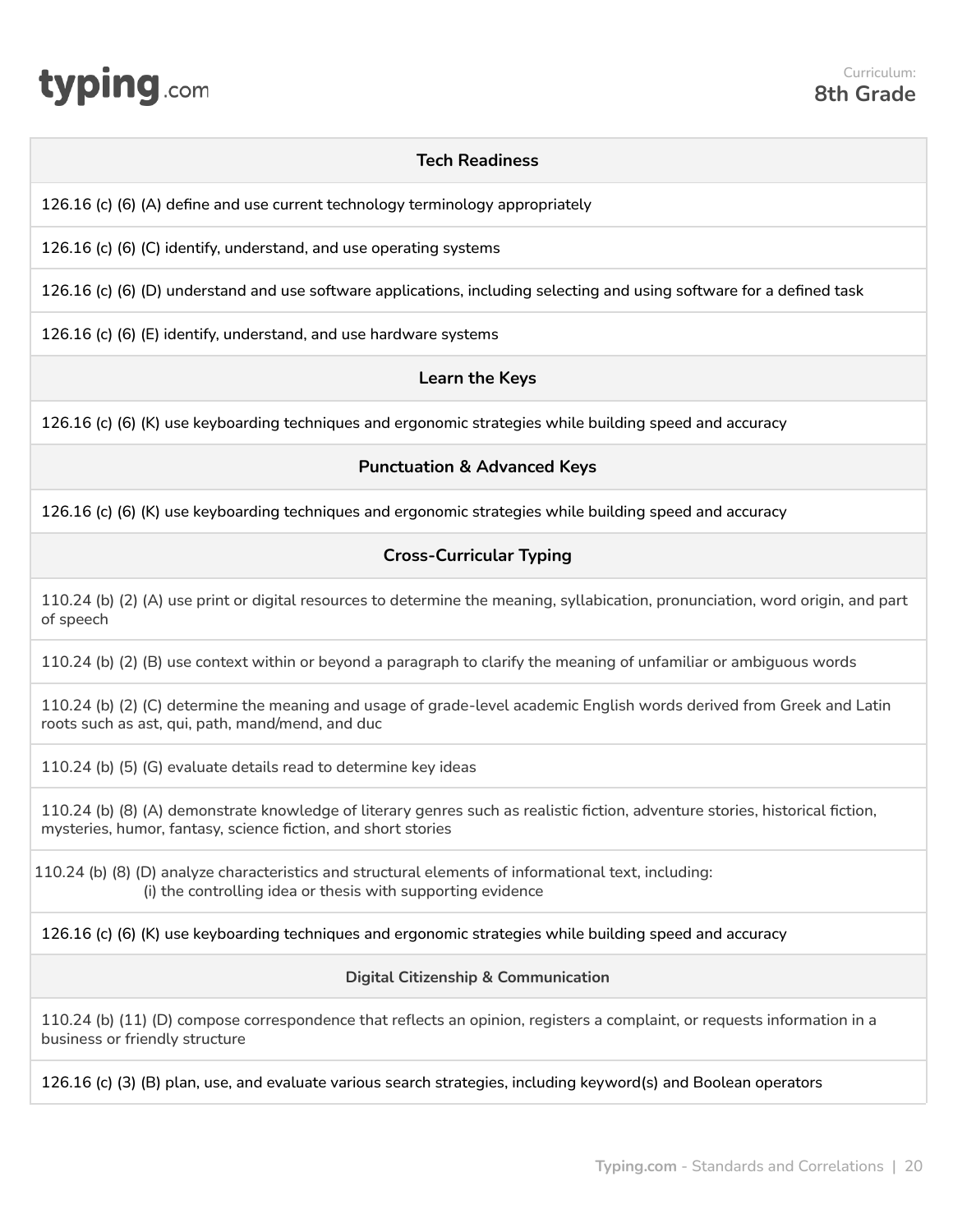126.16 (c) (5) (C) practice and explain safe and appropriate online behavior, personal security guidelines, digital identity, digital etiquette, and acceptable use of technology

126.16 (c) (5) (D) understand and explain the negative impact of inappropriate technology use, including online bullying and harassment, hacking, intentional virus setting, invasion of privacy, and piracy such as software, music, video, and other media

#### **Creative Writing**

110.24 (b) (11) (A) compose literary texts such as personal narratives, fiction, and poetry using genre characteristics and craft

110.24 (b) (11) (B) compose informational texts, including multi-paragraph essays that convey information about a topic, using a clear controlling idea or thesis statement and genre characteristics and craft

110.24 (b) (11) (C) compose multi-paragraph argumentative texts using genre characteristics and craft

126.16 (c) (6) (K) use keyboarding techniques and ergonomic strategies while building speed and accuracy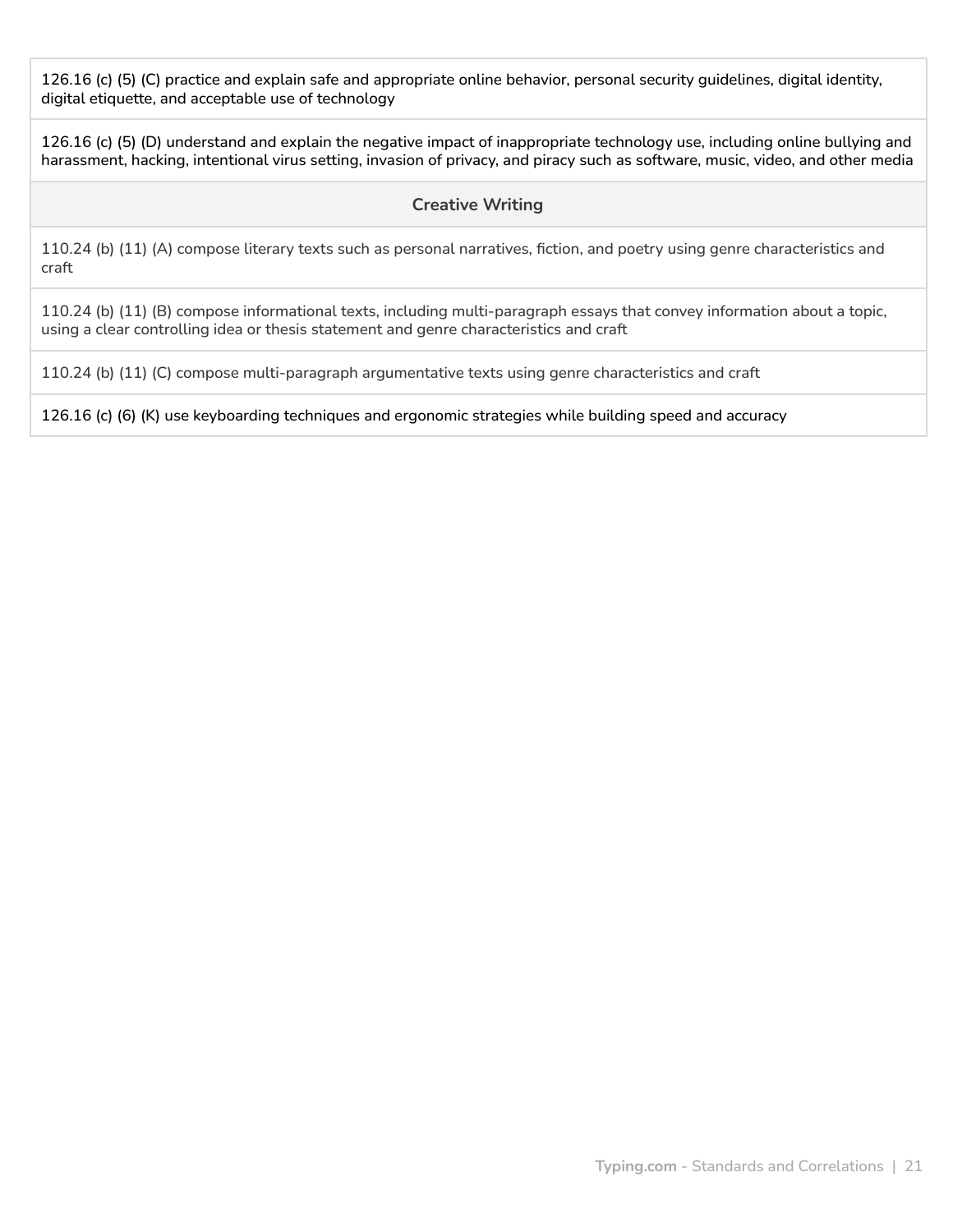# <span id="page-21-0"></span>typing.com

| <b>Learn the Keys</b>                                                                                                                                                                                                      |  |
|----------------------------------------------------------------------------------------------------------------------------------------------------------------------------------------------------------------------------|--|
| 130.133 (c) (2) (A) demonstrate correct posture and position while conducting data entry                                                                                                                                   |  |
| 130.133 (c) (2) (B) display proper care and operation of equipment used                                                                                                                                                    |  |
| 130.133 (c) (2) (C) apply the correct touch-system techniques for operating alphabetic keys                                                                                                                                |  |
| 130.133 (c) (3) (A) demonstrate improvement in speed and accuracy                                                                                                                                                          |  |
| 130.133 (c) (4) (B) demonstrate the ability to compose at the keyboard                                                                                                                                                     |  |
| <b>Punctuation &amp; Advanced Keys</b>                                                                                                                                                                                     |  |
| 130.133 (c) (2) (C) apply the correct touch-system techniques for operating alphabetic keys                                                                                                                                |  |
| 130.133 (c) (2) (D) demonstrate the correct touch-system techniques for operating numeric and symbol keys                                                                                                                  |  |
| 130.133 (c) (3) (A) demonstrate improvement in speed and accuracy                                                                                                                                                          |  |
| 130.133 (c) (4) (B) demonstrate the ability to compose at the keyboard                                                                                                                                                     |  |
| 130.133 (c) (4) (H) demonstrate mastery of basic grammar, including using punctuation marks, numbers and symbols, and<br>capitalization correctly                                                                          |  |
| <b>Cross-Curricular Typing</b>                                                                                                                                                                                             |  |
| 110.36 (c) (2) (A) use print or digital resources such as glossaries or technical dictionaries to clarify and validate<br>understanding of the precise and appropriate meaning of technical or discipline-based vocabulary |  |
| 110.36 (c) (4) (G) evaluate details read to determine key ideas                                                                                                                                                            |  |
| 110.36 (c) (7) (D) analyze characteristics and structural elements of informational texts such as:<br>(i) clear thesis, relevant supporting evidence, pertinent examples, and conclusion                                   |  |
| 110.36 (c) (11) (H) display academic citations, including for paraphrased and quoted text, and use source materials ethically<br>to avoid plagiarism                                                                       |  |
| 110.37 (c) (2) (A) use print or digital resources such as glossaries or technical dictionaries to clarify and validate<br>understanding of the precise and appropriate meaning of technical or discipline-based vocabulary |  |
| 110.37 (c) (2) (B) analyze context to distinguish among denotative, connotative, and figurative meanings of words                                                                                                          |  |
|                                                                                                                                                                                                                            |  |

110.37 (c) (4) (G) evaluate details read to determine key ideas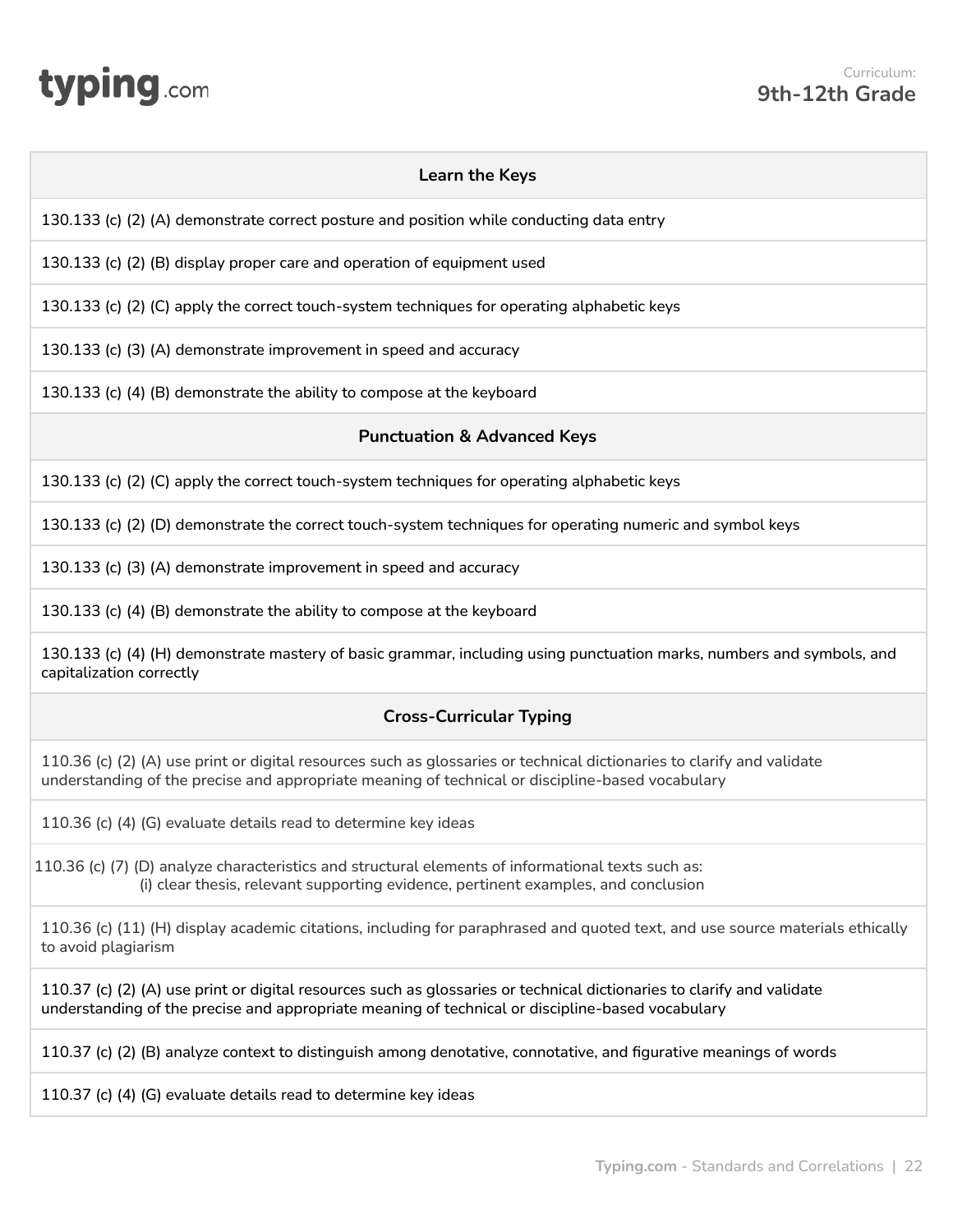110.37 (c) (7) (D) analyze characteristics and structural elements of informational texts such as: (i) clear thesis, relevant supporting evidence, pertinent examples, and conclusion

110.37 (c) (10) (D) compose correspondence in a professional or friendly structure

110.37 (c) (11) (H) display academic citations, including for paraphrased and quoted text, and use source materials ethically to avoid plagiarism

110.38 (c) (4) (G) evaluate details read to understand key ideas

110.38 (c) (7) (D) analyze characteristics and structural elements of informational texts such as: (i) clear thesis, strong supporting evidence, pertinent examples, commentary, summary, and conclusion

110.39 (c) (2) (A) use print or digital resources to clarify and validate understanding of multiple meanings of advanced vocabulary

110.39 (c) (4) (G) evaluate details read to analyze key ideas

110.39 (c) (7) (D) critique and evaluate characteristics and structural elements of informational texts such as: (i) clear thesis, effective supporting evidence, pertinent examples, commentary, summary, and conclusion

110.39 (c) (11) (H) display academic citations, including for paraphrased and quoted text, and use source materials ethically to avoid plagiarism

110.47 (b) (2) (D) apply the knowledge of roots, affixes, and word origins to infer meanings

110.47 (b) (2) (E) use available reference guides such as dictionary, glossary, thesaurus, and available technology to determine or confirm the meanings of new words and phrases

110.48 (b) (2) (B) apply knowledge of affixes and roots to comprehend

110.48 (b) (2) (C) investigate word origins to understand meanings, derivations, and spellings

110.48 (b) (2) (E) use reference material to determine precise meaning and usage such as glossary, dictionary, thesaurus, and available technology

110.48 (b) (2) (F) use context to determine meanings of words and phrases such as figurative language, idiomatic expressions, homonyms, and technical vocabulary

110.51 (b) (1) (B) investigate word origins as an aid to understanding meanings, derivations, and spellings as well as influences on the English language

110.54 (b) (5) (A) use effective reading strategies to determine a written work's purpose and intended audience

110.54 (b) (5) (B) identify explicit and implicit textual information, including main ideas and author's purpose

110.54 (b) (6) (A) apply knowledge of roots and affixes to infer the meanings of new words

110.54 (b) (6) (A) use reference guides to confirm the meanings of new words and concepts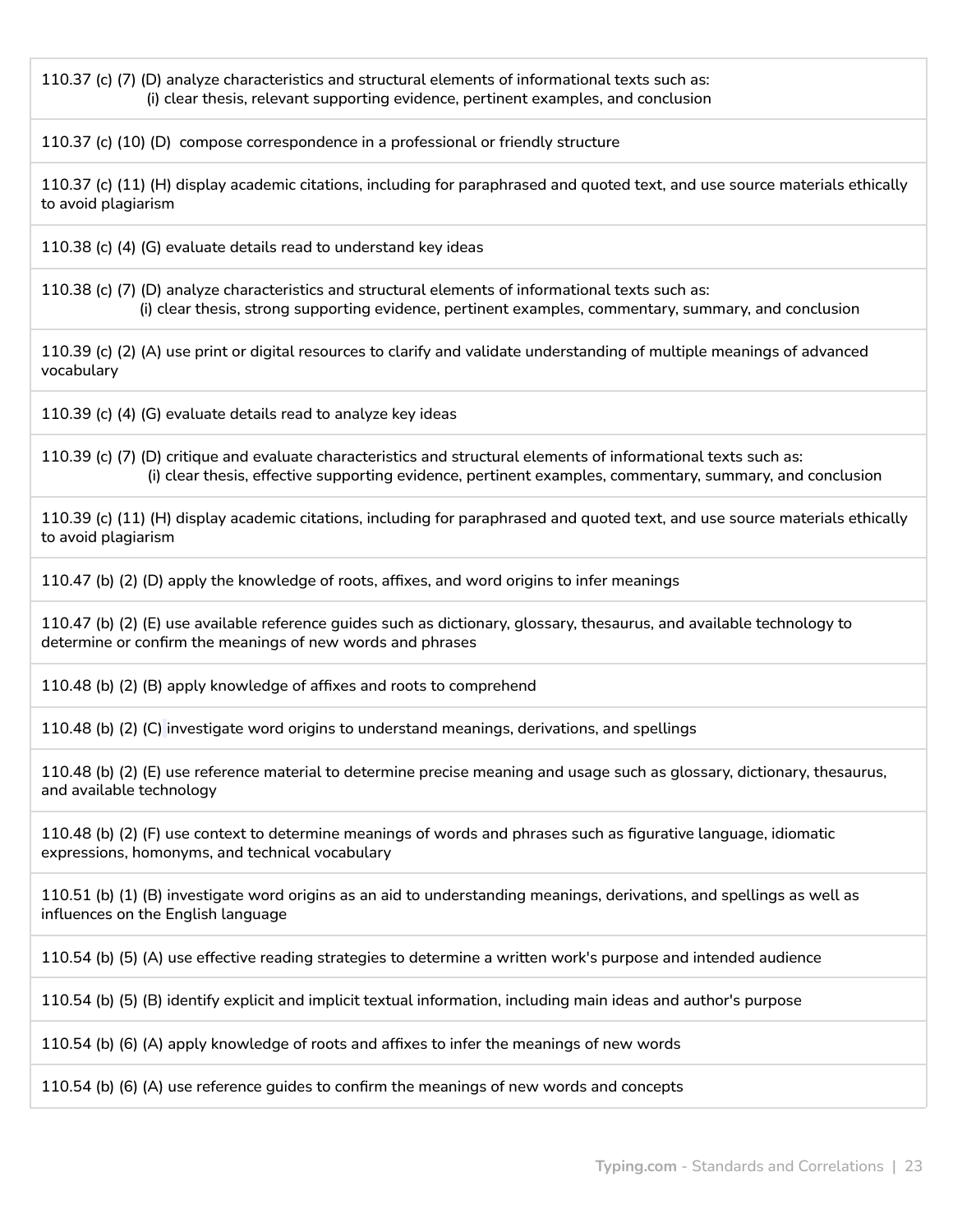130.133 (c) (2) (C) apply the correct touch-system techniques for operating alphabetic keys

130.133 (c) (2) (D) demonstrate the correct touch-system techniques for operating numeric and symbol keys

130.133 (c) (3) (A) demonstrate improvement in speed and accuracy

130.133 (c) (4) (B) demonstrate the ability to compose at the keyboard

130.133 (c) (4) (H) demonstrate mastery of basic grammar, including using punctuation marks, numbers and symbols, and capitalization correctly

#### **Digital Citizenship & Communication**

110.36 (c) (8) (A) analyze the author's purpose, audience, and message within a text

110.36 (c) (10) (D) compose correspondence in a professional or friendly structure

- 110.36 (c) (11) (G) examine sources for: (i) credibility and bias, including omission
- 110.37 (c) (7) (E) analyze characteristics and structural elements of argumentative texts such as: (iii) identifiable audience or reader
- 110.37 (c) (8) (A) analyze the author's purpose, audience, and message within a text
- 110.37 (c) (11) (G) examine sources for: (i) credibility and bias, including omission

110.38 (c) (7) (E) analyze characteristics and structural elements of argumentative texts such as: (i) clear arguable thesis, appeals, structure of the argument, convincing conclusion, and call to action (iii) identifiable audience or reader

110.38 (c) (8) (A) analyze the author's purpose, audience, and message within a text

110.38 (c) (10) (D) compose correspondence in a professional or friendly structure

110.38 (c) (11) (G) examine sources for: (i) credibility and bias, including omission

110.39 (c) (7) (E) critique and evaluate characteristics and structural elements of argumentative texts such as: (i) clear arguable thesis, appeals, structure of the argument, convincing conclusion, and call to action; (iii) identifiable audience or reader

110.39 (c) (8) (A) evaluate the author's purpose, audience, and message within a text

110.39 (c) (11) (G) examine sources for: (i) credibility, bias, and accuracy

110.47 (b) (6) (A) identify and analyze the audience, purpose, and message of the text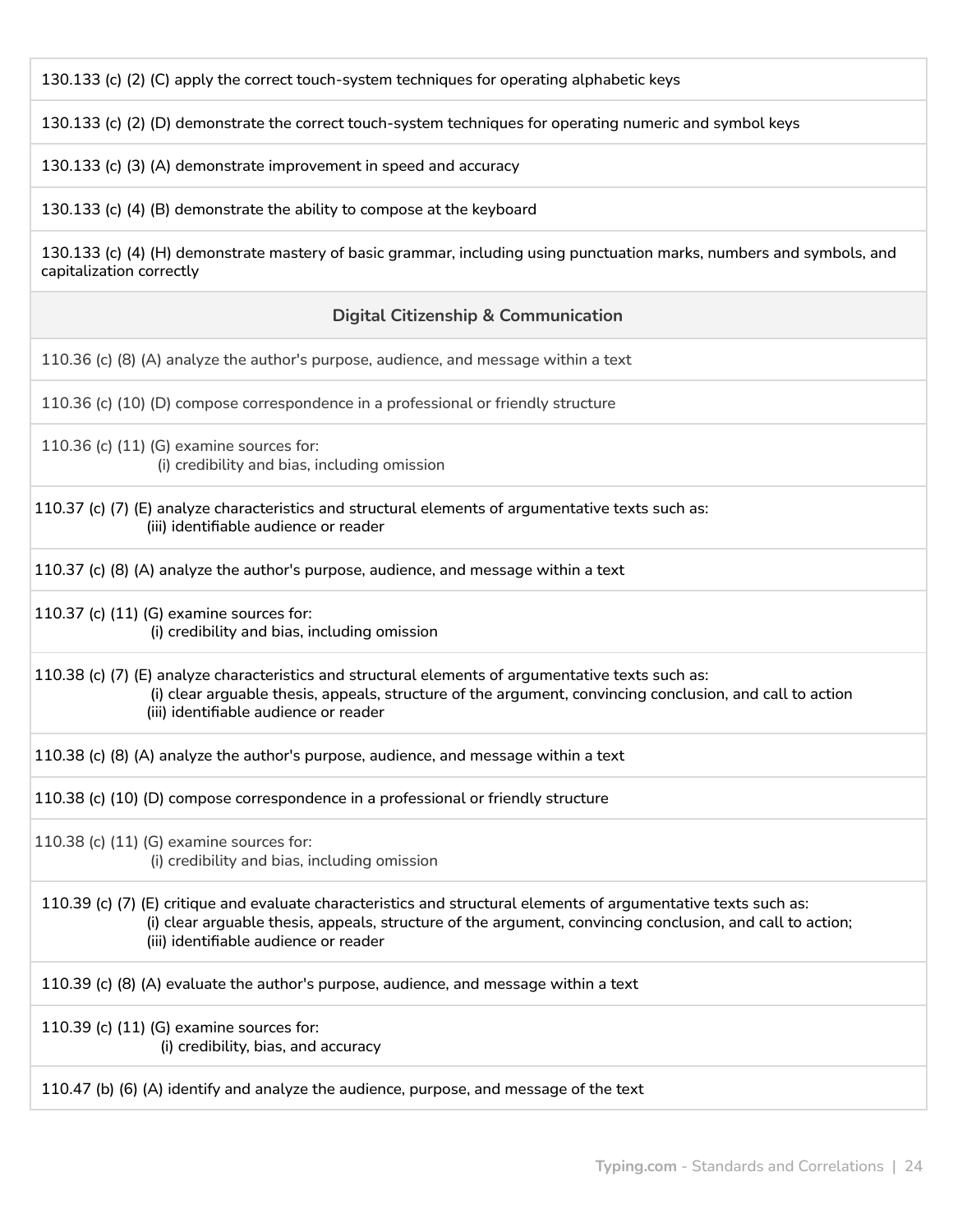110.47 (b) (6) (B) evaluate the credibility and relevance of informational sources

110.48 (b) (4) (A) analyze audience, purpose, and message of text

110.48 (b) (4) (B) evaluate the credibility and relevance of information sources

110.49 (b) (1) (B) distinguish the purposes of various media forms such as information, entertainment, and persuasion

110.49 (b) (1) (C) recognize strategies used by media to inform, persuade, entertain, and transform culture such as advertising, perpetuation of stereotypes, use of visual representations, special effects, and language

110.50 (b) (2) (B) analyze the roles of media as sources of information, entertainment, persuasion, and education

110.51 (b) (3) (B) describe how a writer's point of view may affect text credibility, structure, or tone

110.54 (b) (5) (F) analyze the audience and purpose of informational and persuasive text

 $*127.14$  (c) (1) (C) develop a resume

\*grades 10-12 only

130.133 (c) (2) (C) apply the correct touch-system techniques for operating alphabetic keys

130.133 (c) (2) (D) demonstrate the correct touch-system techniques for operating numeric and symbol keys

130.133 (c) (3) (A) demonstrate improvement in speed and accuracy

130.133 (c) (4) (B) demonstrate the ability to compose at the keyboard

130.133 (c) (4) (H) demonstrate mastery of basic grammar, including using punctuation marks, numbers and symbols, and capitalization correctly

130.133 (c) (8) (B) relate the social ramifications of computer applications to privacy, values, and ethics

#### **Creative Writing**

110.36 (c) (10) (B) compose informational texts such as explanatory essays, reports, and personal essays using genre characteristics and craft

110.36 (c) (10) (C) compose argumentative texts using genre characteristics and craft

110.37 (c) (10) (B) compose informational texts such as explanatory essays, reports, and personal essays using genre characteristics and craft

110.37 (c) (10) (C) compose argumentative texts using genre characteristics and craft

110.38 (c) (10) (B) compose informational texts such as explanatory essays, reports, resumes, and personal essays using genre characteristics and craft